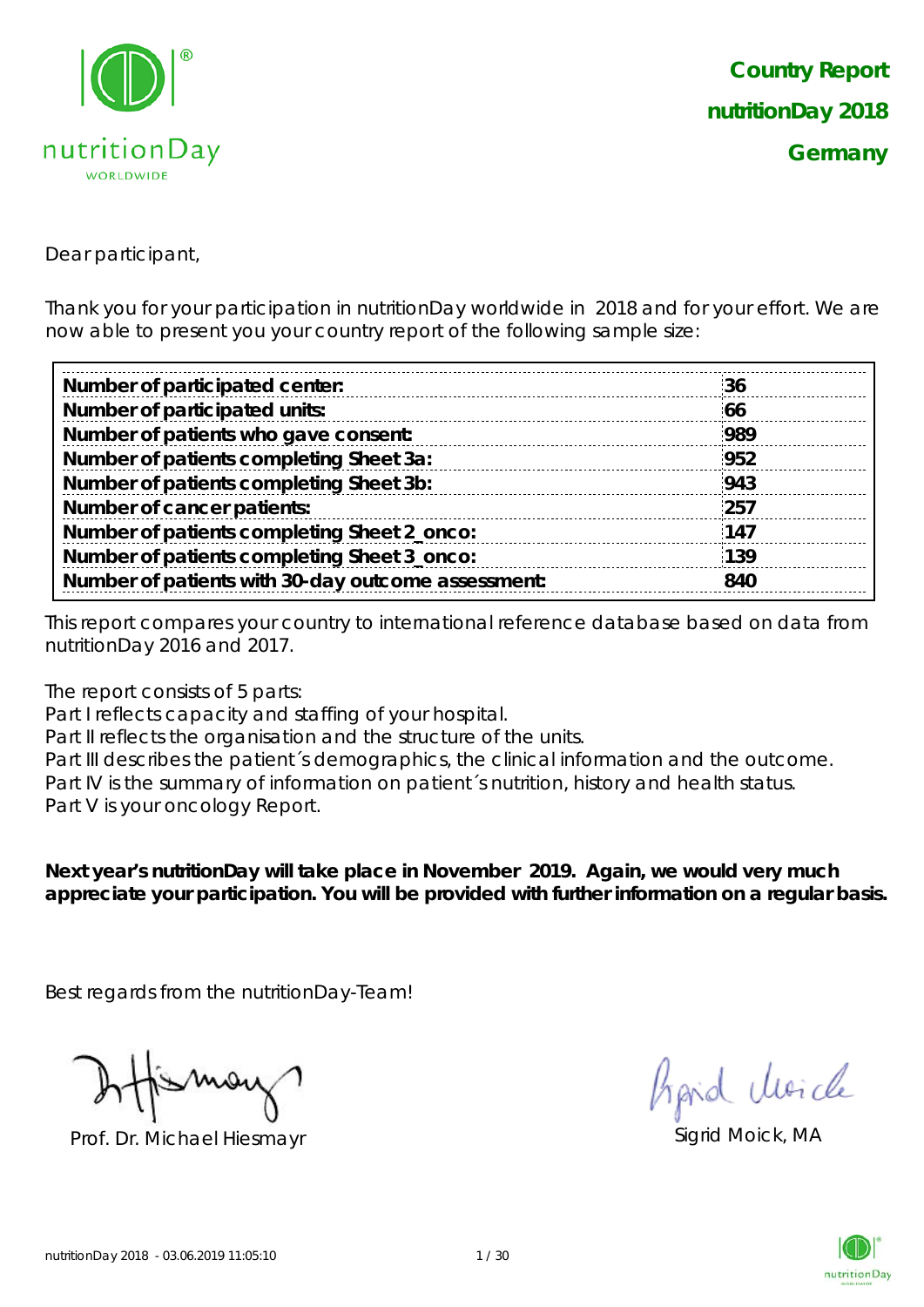### *I. Hospital capacity and staffing ("Hospital sheet")*

|                                                                                    | <b>YOUR RESULTS</b> | <b>REFERENCE RESULTS</b> |
|------------------------------------------------------------------------------------|---------------------|--------------------------|
| 1. Total number of beds in hospital                                                | 588 [305-918]       | 317 [188-615]            |
|                                                                                    |                     |                          |
| 2. Total number of admissions in the hospital last year 26000 [13562-50000]        |                     | 17520 [8982-34767]       |
|                                                                                    |                     |                          |
| 3. Total number of staff in the hospital                                           |                     |                          |
| <b>Total medical doctors</b>                                                       | 214 [137-580]       | 170 [78-396]             |
| Medical specialists                                                                | 110 [58-238]        | 117 [54-244]             |
| Medical non-specialists                                                            | 102 [46-219]        | 35 [11-82]               |
| <b>Nurses</b>                                                                      | 514 [223-992]       | 418 [195-800]            |
| <b>Dieticians</b>                                                                  | $4[1-7]$            | $5[2-9]$                 |
| <b>Nutritionists</b>                                                               | $1[0-1]$            | $1[0-4]$                 |
| Pharmacists                                                                        | 4 [3-13]            | 7 [4-22]                 |
| Kitchen staff                                                                      | 35 [16-71]          | 30 [14-55]               |
|                                                                                    |                     |                          |
| <b>Full time equivalent</b>                                                        |                     |                          |
| <b>Total medical doctors</b>                                                       | 317 [113-670]       | 139 [60-368]             |
| <b>Medical specialists</b>                                                         | 120 [45-299]        | 98 [48-245]              |
| Medical non-specialists                                                            | 88 [35-274]         | 34 [11-87]               |
| <b>Nurses</b>                                                                      | 519 [225-1095]      | 350 [187-778]            |
| <b>Dieticians</b>                                                                  | $4[3-8]$            | $4[2-8]$                 |
| <b>Nutritionists</b>                                                               | $0[0-2]$            | $1[0-3]$                 |
| Pharmacists                                                                        | $4[2-9]$            | $6[3-18]$                |
| Kitchen staff                                                                      | 24 [4-55]           | 27 [14-50]               |
|                                                                                    |                     |                          |
| 4. Does the hospital have a nutrition care strategy?                               | 18 (52.9%) Yes      | 351 (78.7%) Yes          |
|                                                                                    |                     |                          |
| 5. Which nutrition-related standards or routine activities exist in your hospital? |                     |                          |
| Nutrition training is available                                                    | 26 (76.5%) Yes      | 298 (66.8%) Yes          |
| Nutrition steering committee is available                                          | 10 (29.4%) Yes      | 280 (62.8%) Yes          |
| Quality indicators are recorded and reported to national<br>or regional level      | 3 (8.8%) Yes        | 193 (43.3%) Yes          |
| Quality indicators are used for internal benchmarking                              | 12 (35.3%) Yes      | 235 (52.7%) Yes          |
| Patient feedback about food and food service is collected<br>using a questionnaire | 22 (64.7%) Yes      | 337 (75.6%) Yes          |
| None                                                                               | 2 (5.9%) Yes        | 19 (4.3%) Yes            |
| No answer given                                                                    |                     |                          |

### **6. Which codes are available /routinely used in your hospital for billing and reimbursement purposes?**

| <b>Codes available</b>     |                |                 |
|----------------------------|----------------|-----------------|
| <b>Nutrition Support</b>   | 16 (47.1%) Yes | 216 (48.4%) Yes |
| Oral nutrition supplements | 11 (32.4%) Yes | 165 (37.0%) Yes |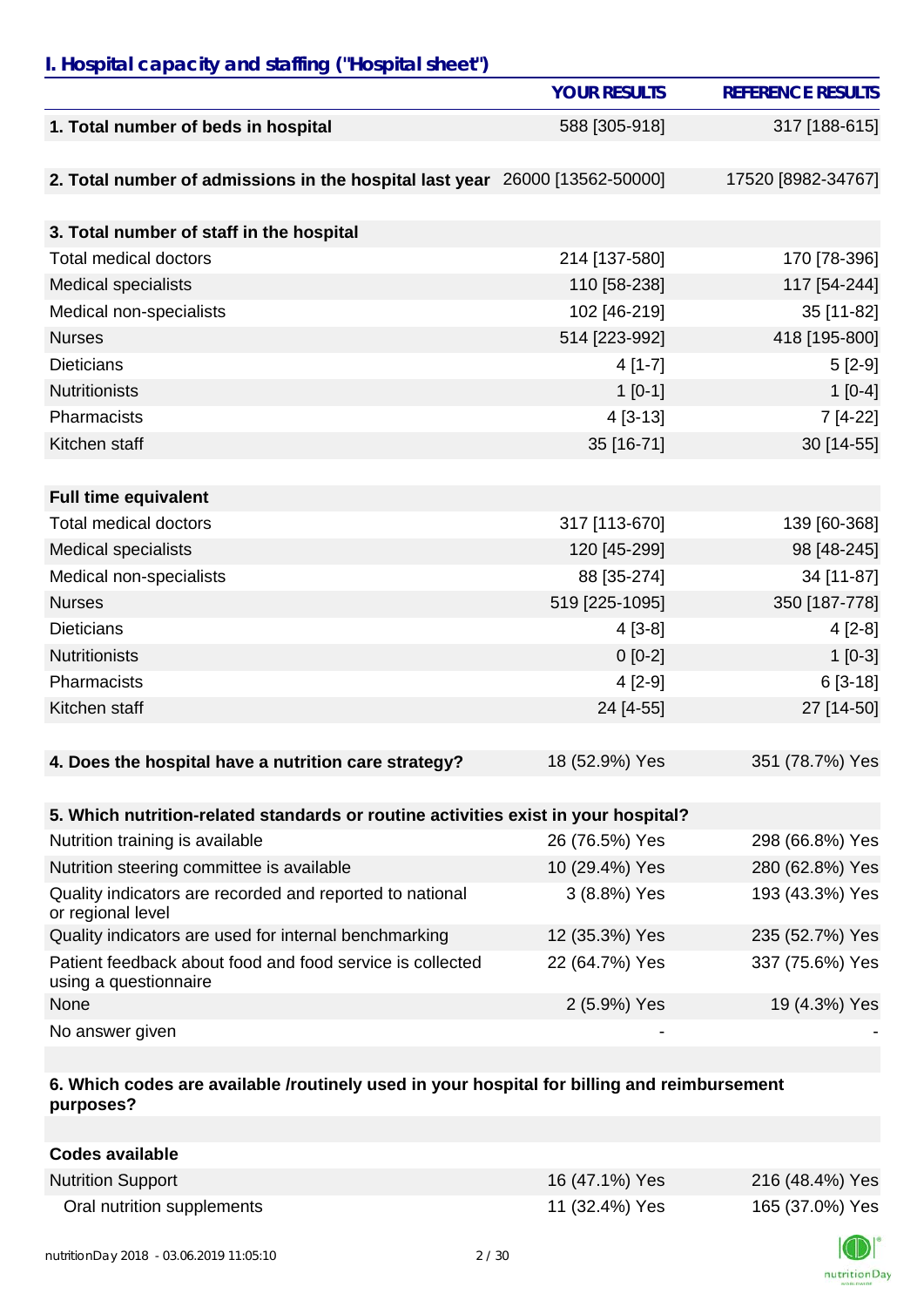| Parenteral nutrition                                      | 23 (67.6%) Yes | 255 (57.2%) Yes |
|-----------------------------------------------------------|----------------|-----------------|
| <b>Enteral nutrition</b>                                  | 17 (50.0%) Yes | 224 (50.2%) Yes |
| Dietary counseling                                        | 14 (41.2%) Yes | 166 (37.2%) Yes |
| Specific dietary interventions                            | 10 (29.4%) Yes | 119 (26.7%) Yes |
| Screening for malnutrition                                | 14 (41.2%) Yes | 119 (26.7%) Yes |
| <b>Risk of malnutrition</b>                               | 12 (35.3%) Yes | 103 (23.1%) Yes |
| Malnutrition (in general)                                 | 22 (64.7%) Yes | 203 (45.5%) Yes |
| Severity of malnutrition (i.e. mild, moderate, severe)    | 19 (55.9%) Yes | 195 (43.7%) Yes |
| No information available from billing/finance/controlling | 6 (17.6%) Yes  | 75 (16.8%) Yes  |
| No answer given                                           |                | 18 (4.0%)       |
|                                                           |                |                 |
| <b>Codes routinely used</b>                               |                |                 |
| <b>Nutrition Support</b>                                  | 10 (29.4%) Yes | 188 (42.2%) Yes |
| Oral nutrition supplements                                | 7 (20.6%) Yes  | 143 (32.1%) Yes |
| Parenteral nutrition                                      | 16 (47.1%) Yes | 233 (52.2%) Yes |
| <b>Enteral nutrition</b>                                  | 11 (32.4%) Yes | 205 (46.0%) Yes |
| Dietary counseling                                        | 10 (29.4%) Yes | 140 (31.4%) Yes |
| Specific dietary interventions                            | 7 (20.6%) Yes  | 105 (23.5%) Yes |
| Screening for malnutrition                                | 7 (20.6%) Yes  | 95 (21.3%) Yes  |
| <b>Risk of malnutrition</b>                               | 7 (20.6%) Yes  | 80 (17.9%) Yes  |
| Malnutrition (in general)                                 | 17 (50.0%) Yes | 176 (39.5%) Yes |
| Severity of malnutrition (i.e. mild, moderate, severe)    | 13 (38.2%) Yes | 169 (37.9%) Yes |
| No information available from billing/finance/controlling | 10 (29.4%) Yes | 81 (18.2%) Yes  |
| No answer given                                           |                | 29 (6.5%)       |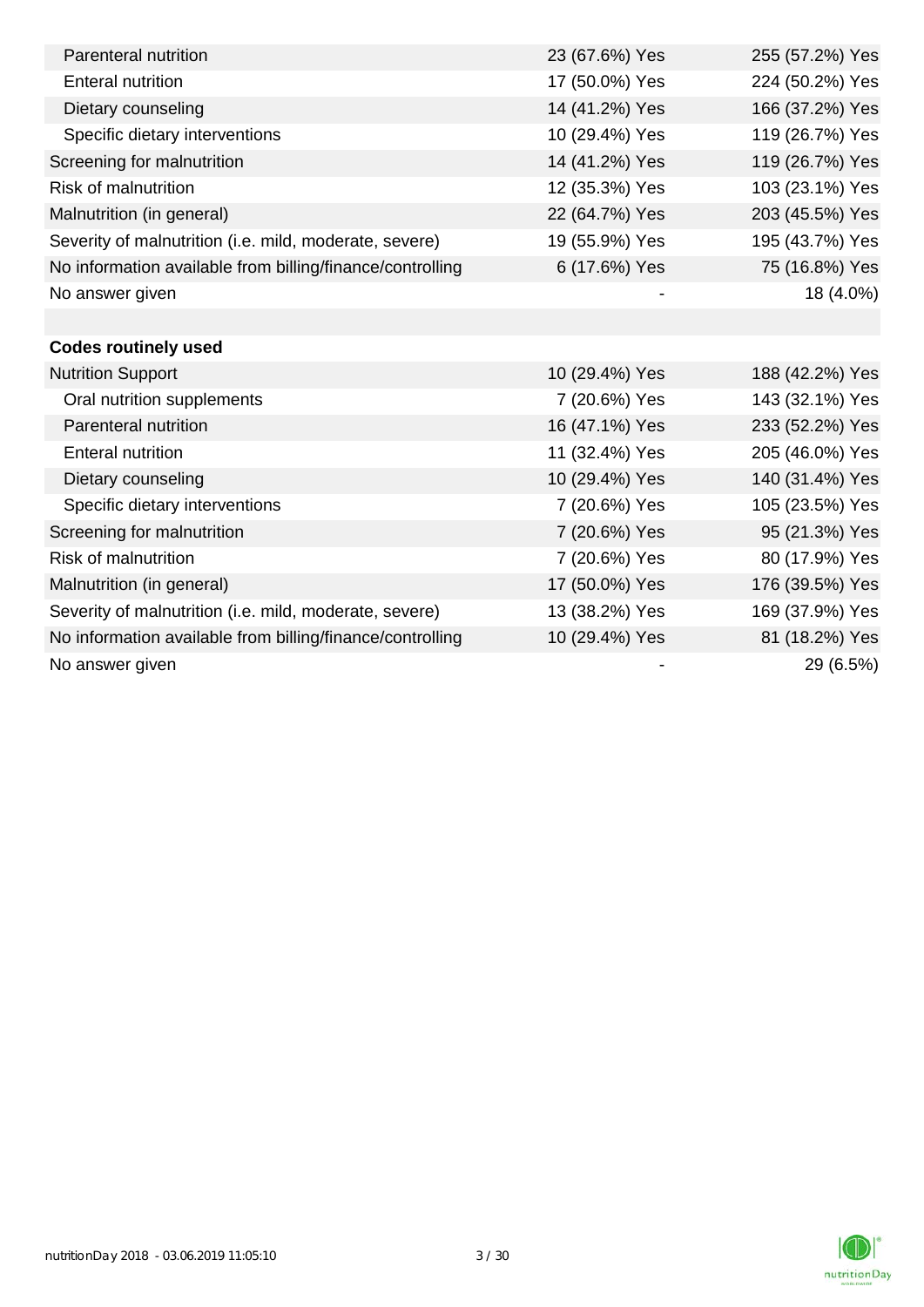# *II. Unit organisation and structures ("Sheet 1a/1b")*

|                                                                       | <b>YOUR RESULTS</b> | <b>REFERENCE RESULTS</b> |
|-----------------------------------------------------------------------|---------------------|--------------------------|
|                                                                       |                     |                          |
| Internal Medicine / General                                           | 5(7.6%)             | 19.3%                    |
| Internal Medicine / Cardiology                                        |                     | 4.5%                     |
| Internal Medicine / Gastroenterology & hepatology                     | 16 (24.2%)          | 6.3%                     |
| Internal Medicine / Geriatrics                                        | 11 (16.7%)          | 7.9%                     |
| Internal Medicine / Infectious diseases                               | 1(1.5%)             | 0.5%                     |
| Internal Medicine / Nephrology                                        |                     | 1.3%                     |
| Internal Medicine / Oncology (incl. radiotherapy)                     | 7 (10.6%)           | 7.2%                     |
| Interdisciplinary                                                     | 3(4.5%)             | 3.3%                     |
| Long term care                                                        |                     | 2.0%                     |
| Neurology                                                             | $4(6.1\%)$          | 3.6%                     |
| Surgery / General                                                     | 12 (18.2%)          | 13.5%                    |
| Surgery/ Cardiac/Vascular/Thoracic                                    |                     | 2.1%                     |
| Surgery / Neurosurgery                                                |                     | 1.0%                     |
| Surgery / Orthopedic                                                  | $2(3.0\%)$          | 4.2%                     |
| Trauma                                                                |                     | 1.4%                     |
| Ear Nose Throat (ENT)                                                 | 1(1.5%)             | 1.8%                     |
| Gynecology / Obstetrics                                               | 1(1.5%)             | 1.6%                     |
| Pediatrics                                                            |                     | 1.3%                     |
| Psychiatry                                                            |                     | 0.9%                     |
| <b>Others</b>                                                         | 3(4.5%)             | 16.1%                    |
|                                                                       |                     |                          |
| 2. Number of registered inpatients at noon                            | 24 [4-30]           | 24 [18-31]               |
|                                                                       |                     |                          |
| 3. Total bed capacity of the unit                                     | 32 [24-37]          | 30 [24-38]               |
|                                                                       |                     |                          |
| 4. Number of each type of staff in the unit for TODAY's morning shift |                     |                          |
|                                                                       |                     |                          |
| <b>Fully trained</b>                                                  |                     |                          |
| <b>Medical doctors</b>                                                | $3[2-4]$            | $3[2-7]$                 |
| <b>Nurses</b>                                                         | $4[3-5]$            | $5[3-8]$                 |
| Nursing aides                                                         | $1[0-1]$            | $2[1-3]$                 |
| <b>Dieticians</b>                                                     | $0 [0-1]$           | $1[0-1]$                 |
| <b>Nutritionists</b>                                                  | $0[0-0]$            | $0 [0-1]$                |
| Administrative staff                                                  | $1[0-1]$            | $1[0-1]$                 |
| Other staff involved in patient care                                  | $1[1-2]$            | $1[0-2]$                 |
|                                                                       |                     |                          |
| In training                                                           |                     |                          |
| <b>Medical doctors</b>                                                | $1[0-2]$            | $1$ [0-3]                |
| <b>Medical students</b>                                               | $0[0-1]$            | $0[0-2]$                 |
| <b>Nurses</b>                                                         | $1[0-1]$            | $1[0-3]$                 |

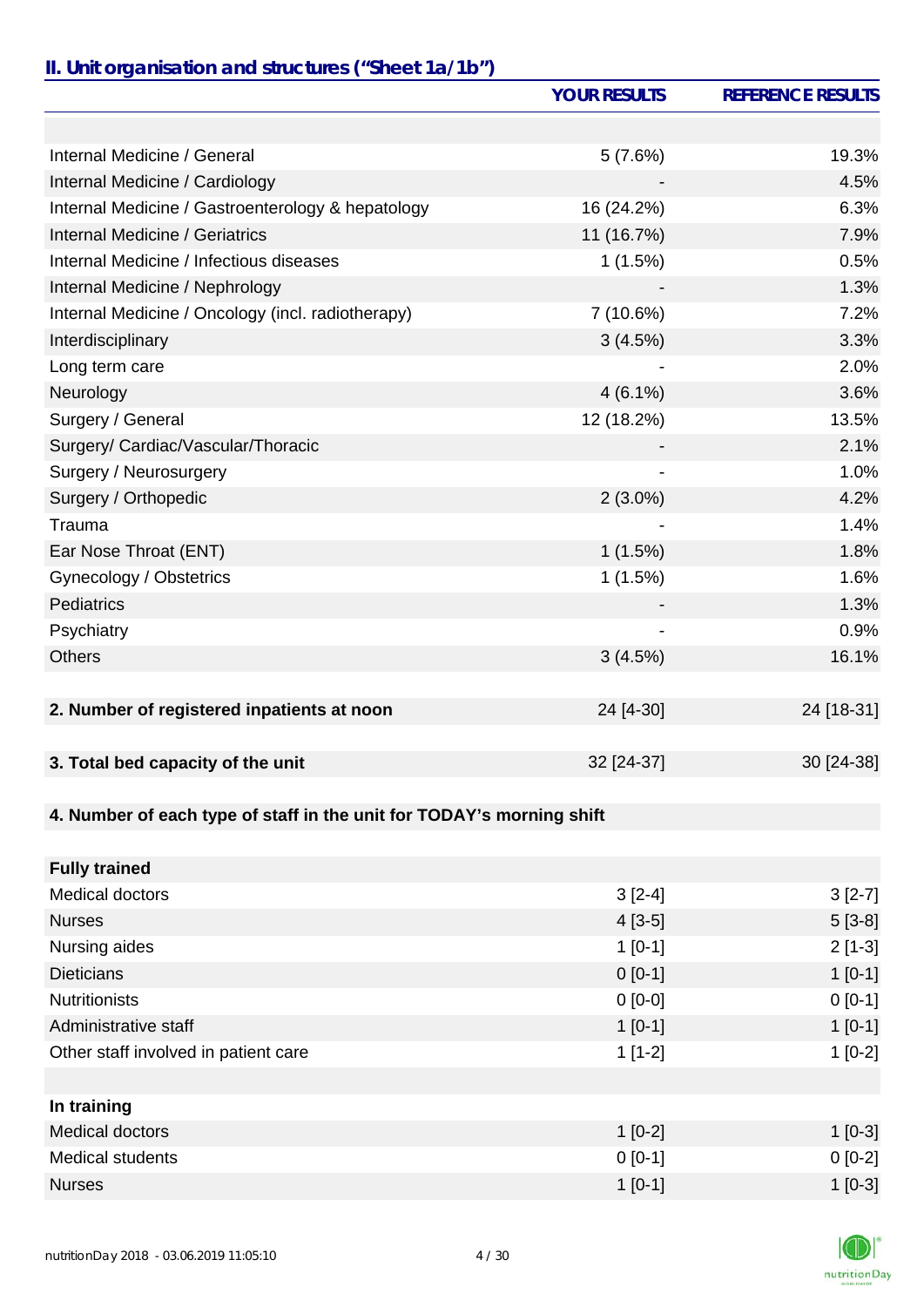| Nursing aides                                                                                       | $0 [0-0]$      | $0[0-0]$        |
|-----------------------------------------------------------------------------------------------------|----------------|-----------------|
| <b>Dieticians</b>                                                                                   | $0 [0-0]$      | $0[0-0]$        |
| <b>Nutritionists</b>                                                                                | $0 [0-0]$      | $0[0-0]$        |
| Other staff involved in patient care                                                                | $0[0-1]$       | $0[0-0]$        |
|                                                                                                     |                |                 |
| 5. Is there a nutrition support team in your hospital<br>available?                                 | 39 (60.9%) Yes | 705 (76.4%) Yes |
| 6. Does the unit have a nutrition care strategy?                                                    | 39 (60.9%) Yes | 678 (73.5%) Yes |
|                                                                                                     |                |                 |
| 7. Is there a person in your unit responsible for<br>nutrition care?                                | 36 (56.3%) Yes | 644 (69.8%) Yes |
| 8. Is there a dietician, nutritionist or dietetic assistant<br>available for your unit?             | 59 (92.2%) Yes | 831 (90.0%) Yes |
| 9. Is specific staff responsible for providing feeding<br>assistance to patients during meal times? | 14 (21.9%) Yes | 575 (62.3%) Yes |
| 10. How do you MAINLY screen/monitor patients for<br>malnutrition?                                  |                |                 |
| At admission                                                                                        |                |                 |
| No routine screening                                                                                | 5 (7.6%) Yes   | 85 (8.8%) Yes   |
| No fixed criteria                                                                                   | 2 (3.0%) Yes   | 14 (1.4%) Yes   |
| Experience / visual assessment only                                                                 | 6 (9.1%) Yes   | 77 (7.9%) Yes   |
| Weighing / BMI only                                                                                 | 17 (25.8%) Yes | 141 (14.5%) Yes |
| Nutritional Risk Screening (NRS) 2002                                                               | 29 (43.9%) Yes | 309 (31.9%) Yes |
| Malnutrition Universal Screening Tool (MUST)                                                        |                | 59 (6.1%) Yes   |
| Malnutrition Screening tool (MST)                                                                   |                | 70 (7.2%) Yes   |
| <b>SNAQ</b>                                                                                         |                | 11 (1.1%) Yes   |
| Other formal tool                                                                                   | 5 (7.6%) Yes   | 148 (15.3%) Yes |
| I do not know                                                                                       |                | 9 (0.93%) Yes   |
| Missing                                                                                             | $2(3.0\%)$     | 47 (4.8%)       |
|                                                                                                     |                |                 |
| <b>During hospital stay</b>                                                                         |                |                 |
| No routine monitoring                                                                               | 6 (9.1%) Yes   | 88 (9.1%) Yes   |
| No fixed criteria                                                                                   | 1 (1.5%) Yes   | 77 (7.9%) Yes   |
| Experience / visual assessment only                                                                 | 14 (21.2%) Yes | 174 (17.9%) Yes |
| Weighing / BMI only                                                                                 | 40 (60.6%) Yes | 313 (32.3%) Yes |
| Other formal tool                                                                                   | 1 (1.5%) Yes   | 251 (25.9%) Yes |
| I do not know                                                                                       | 2 (3.0%) Yes   | 20 (2.1%) Yes   |
| Missing                                                                                             | $2(3.0\%)$     | 47 (4.8%)       |
|                                                                                                     |                |                 |
| 11a. Do you routinely use guidelines or standards for<br>nutrition care?                            | 50 (79.4%) Yes | 724 (80.0%) Yes |

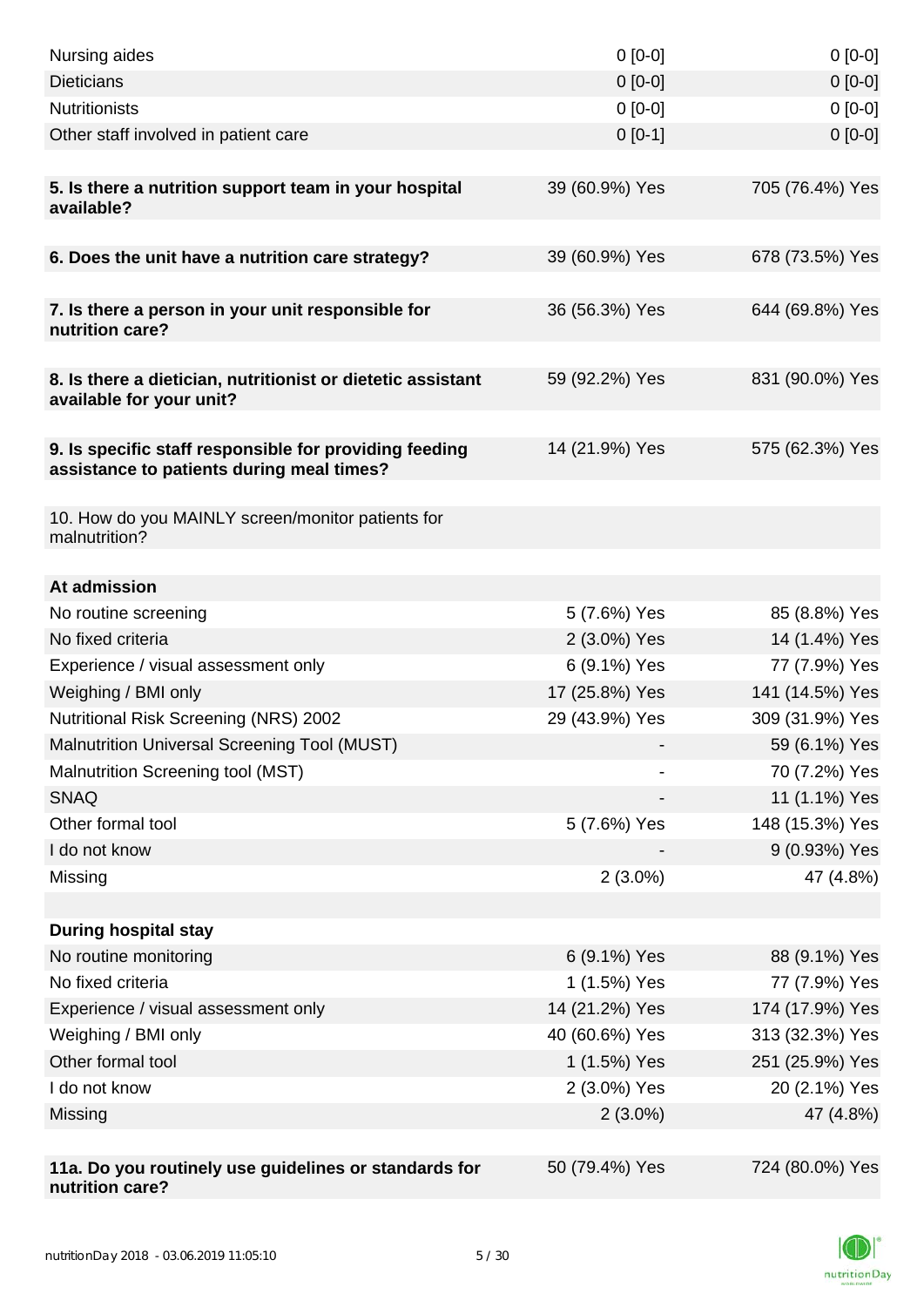| 11b. If yes, which one is mainly used?  |                |                 |
|-----------------------------------------|----------------|-----------------|
| International guidelines                | 6 (12.0%) Yes  | 186 (25.7%) Yes |
| National guidelines                     | 22 (44.0%) Yes | 105 (14.5%) Yes |
| Standards on hospital level             | 14 (28.0%) Yes | 249 (34.4%) Yes |
| Standards on unit level                 | 5 (10.0%) Yes  | 51 (7.0%) Yes   |
| Individual patient nutrition care plans | 3 (6.0%) Yes   | 116 (16.0%) Yes |
| Other                                   |                | 7 (0.97%) Yes   |
| Missing                                 | -              | $10(1.4\%)$     |

# **12. What is routinely done in your unit for given patient groups?**

| At risk                                                    |                |                 |
|------------------------------------------------------------|----------------|-----------------|
| Watchful waiting                                           | 17 (25.8%) Yes | 281 (29.0%) Yes |
| Discuss nutrition care activities during ward rounds       | 29 (43.9%) Yes | 430 (44.3%) Yes |
| Develop an individual nutrition care plan                  | 24 (36.4%) Yes | 509 (52.5%) Yes |
| Initiate treatment / nutrition intervention                | 34 (51.5%) Yes | 582 (60.0%) Yes |
| Consult a nutrition expert (dietician, nutritionist, etc.) | 40 (60.6%) Yes | 592 (61.0%) Yes |
| Consult a medical professional                             | 25 (37.9%) Yes | 383 (39.5%) Yes |
| Calculate energy requirements                              | 19 (28.8%) Yes | 479 (49.4%) Yes |
| Calculate protein requirements                             | 15 (22.7%) Yes | 466 (48.0%) Yes |
|                                                            |                |                 |
| <b>Malnourished</b>                                        |                |                 |
| Watchful waiting                                           | 11 (16.7%) Yes | 196 (20.2%) Yes |
| Discuss nutrition care activities during ward rounds       | 43 (65.2%) Yes | 462 (47.6%) Yes |
| Develop an individual nutrition care plan                  | 39 (59.1%) Yes | 541 (55.8%) Yes |
| Initiate treatment / nutrition intervention                | 45 (68.2%) Yes | 624 (64.3%) Yes |
| Consult a nutrition expert (dietician, nutritionist, etc.) | 38 (57.6%) Yes | 581 (59.9%) Yes |
| Consult a medical professional                             | 31 (47.0%) Yes | 411 (42.4%) Yes |
| Calculate energy requirements                              | 34 (51.5%) Yes | 537 (55.4%) Yes |
| Calculate protein requirements                             | 30 (45.5%) Yes | 522 (53.8%) Yes |
|                                                            |                |                 |
| <b>Every patient</b>                                       |                |                 |
| Watchful waiting                                           | 17 (25.8%) Yes | 483 (49.8%) Yes |
| Discuss nutrition care activities during ward rounds       | 9 (13.6%) Yes  | 258 (26.6%) Yes |
| Develop an individual nutrition care plan                  | 3 (4.5%) Yes   | 184 (19.0%) Yes |
| Initiate treatment / nutrition intervention                | 2 (3.0%) Yes   | 135 (13.9%) Yes |
| Consult a nutrition expert (dietician, nutritionist, etc.) | 4 (6.1%) Yes   | 185 (19.1%) Yes |
| Consult a medical professional                             | 2 (3.0%) Yes   | 209 (21.5%) Yes |
| Calculate energy requirements                              | 2 (3.0%) Yes   | 123 (12.7%) Yes |
| Calculate protein requirements                             | 2 (3.0%) Yes   | 113 (11.6%) Yes |
|                                                            |                |                 |
| <b>Never</b>                                               |                |                 |
| Watchful waiting                                           | 14 (21.2%) Yes | 76 (7.8%) Yes   |
| Discuss nutrition care activities during ward rounds       | 4 (6.1%) Yes   | 62 (6.4%) Yes   |

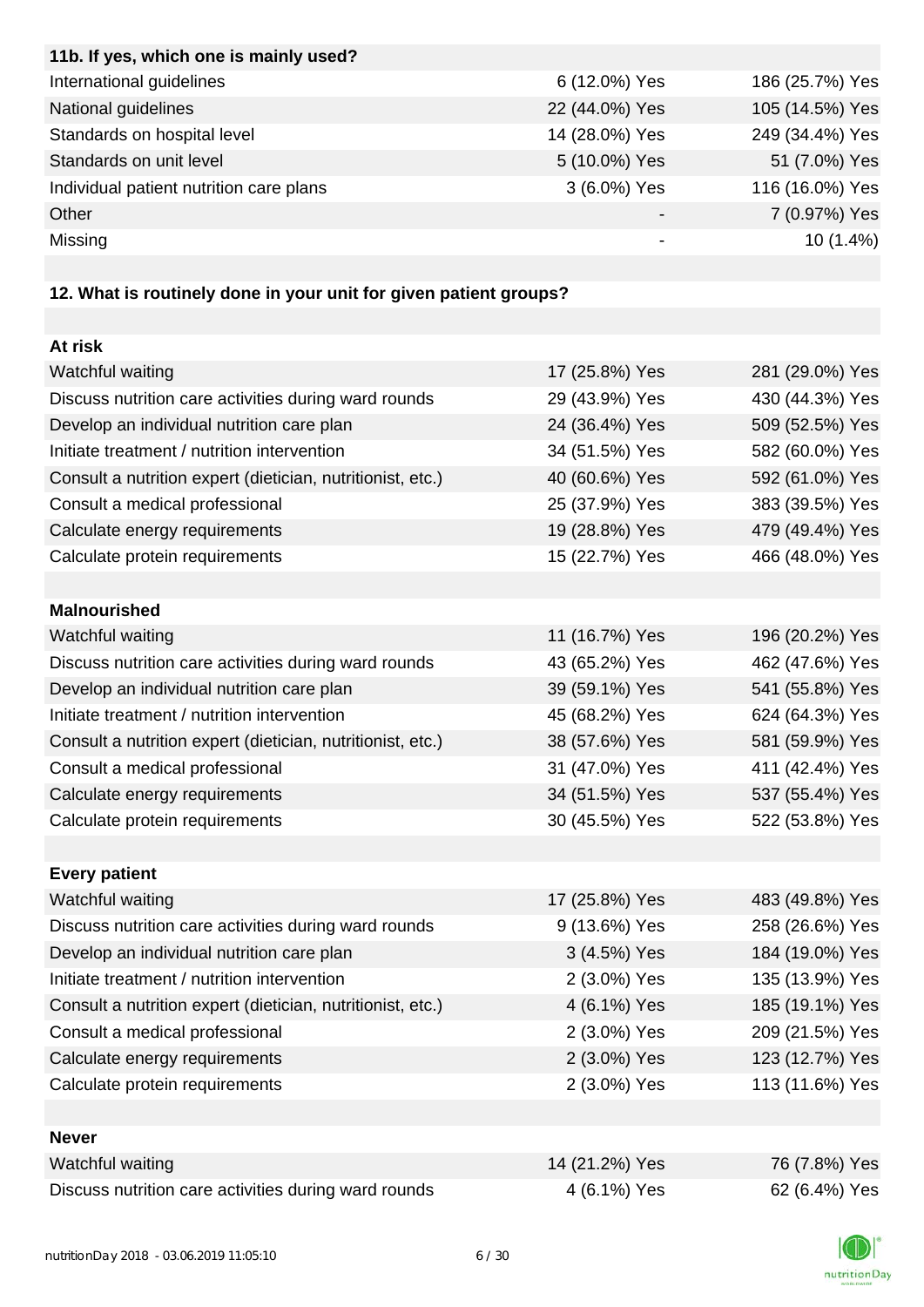| Develop an individual nutrition care plan                          | 5 (7.6%) Yes   | 50 (5.2%) Yes   |
|--------------------------------------------------------------------|----------------|-----------------|
| Initiate treatment / nutrition intervention                        | 2 (3.0%) Yes   | 13 (1.3%) Yes   |
| Consult a nutrition expert (dietician, nutritionist, etc.)         | 2 (3.0%) Yes   | 16 (1.6%) Yes   |
| Consult a medical professional                                     | 10 (15.2%) Yes | 106 (10.9%) Yes |
| Calculate energy requirements                                      | 11 (16.7%) Yes | 103 (10.6%) Yes |
| Calculate protein requirements                                     | 14 (21.2%) Yes | 124 (12.8%) Yes |
|                                                                    |                |                 |
| I do not know                                                      |                |                 |
| Watchful waiting                                                   | 11 (16.7%) Yes | 51 (5.3%) Yes   |
| Discuss nutrition care activities during ward rounds               | 3 (4.5%) Yes   | 40 (4.1%) Yes   |
| Develop an individual nutrition care plan                          | 12 (18.2%) Yes | 22 (2.3%) Yes   |
| Initiate treatment / nutrition intervention                        | 5 (7.6%) Yes   | 22 (2.3%) Yes   |
| Consult a nutrition expert (dietician, nutritionist, etc.)         | 6 (9.1%) Yes   | 18 (1.9%) Yes   |
| Consult a medical professional                                     | 14 (21.2%) Yes | 51 (5.3%) Yes   |
| Calculate energy requirements                                      | 14 (21.2%) Yes | 40 (4.1%) Yes   |
| Calculate protein requirements                                     | 15 (22.7%) Yes | 42 (4.3%) Yes   |
|                                                                    |                |                 |
| 13. When do you routinely weigh your patients?                     |                |                 |
| at admission                                                       | 39 (59.1%) Yes | 625 (64.4%) Yes |
| Within 24 hours                                                    | 7 (10.6%) Yes  | 142 (14.6%) Yes |
| Within 48 hours                                                    | 3 (4.5%) Yes   | 54 (5.6%) Yes   |
| Within 72 hours                                                    | 1 (1.5%) Yes   | 27 (2.8%) Yes   |
| Every week                                                         | 32 (48.5%) Yes | 393 (40.5%) Yes |
| Occasionally                                                       | 11 (16.7%) Yes | 109 (11.2%) Yes |
| When requested                                                     | 44 (66.7%) Yes | 483 (49.8%) Yes |
| At discharge                                                       | 2 (3.0%) Yes   | 52 (5.4%) Yes   |
| Never                                                              |                | 13 (1.3%) Yes   |
| I do not know                                                      |                | 4 (0.41%) Yes   |
| No answer given                                                    | 10 (41.7%)     | 50 (5.2%)       |
|                                                                    |                |                 |
| 14. What do you do to support adequate food intake of patients?    |                |                 |
| Offer additional meals or in between snacks                        | 46 (69.7%) Yes | 730 (75.3%) Yes |
| Offer meal choices                                                 | 58 (87.9%) Yes | 711 (73.3%) Yes |
| Offer different portion sizes                                      | 38 (57.6%) Yes | 635 (65.5%) Yes |
| Consider food presentation                                         | 13 (19.7%) Yes | 356 (36.7%) Yes |
| Change food texture/consistency as needed                          | 48 (72.7%) Yes | 797 (82.2%) Yes |
| Consider patient problems with eating and drinking                 | 52 (78.8%) Yes | 793 (81.8%) Yes |
| Ensure that mealtimes are undisturbed/protected<br>mealtime policy | 10 (15.2%) Yes | 218 (22.5%) Yes |
| Promote positive eating environment                                | 15 (22.7%) Yes | 281 (29.0%) Yes |
| Consider cultural/religious preferences                            | 47 (71.2%) Yes | 559 (57.6%) Yes |
| Consider patient allergies / intolerances                          | 59 (89.4%) Yes | 650 (67.0%) Yes |
| Other                                                              | 6 (9.1%) Yes   | 74 (7.6%) Yes   |
| I do not know                                                      |                | 19 (2.0%) Yes   |
| No answer given                                                    | $2(3.0\%)$     | 48 (4.9%)       |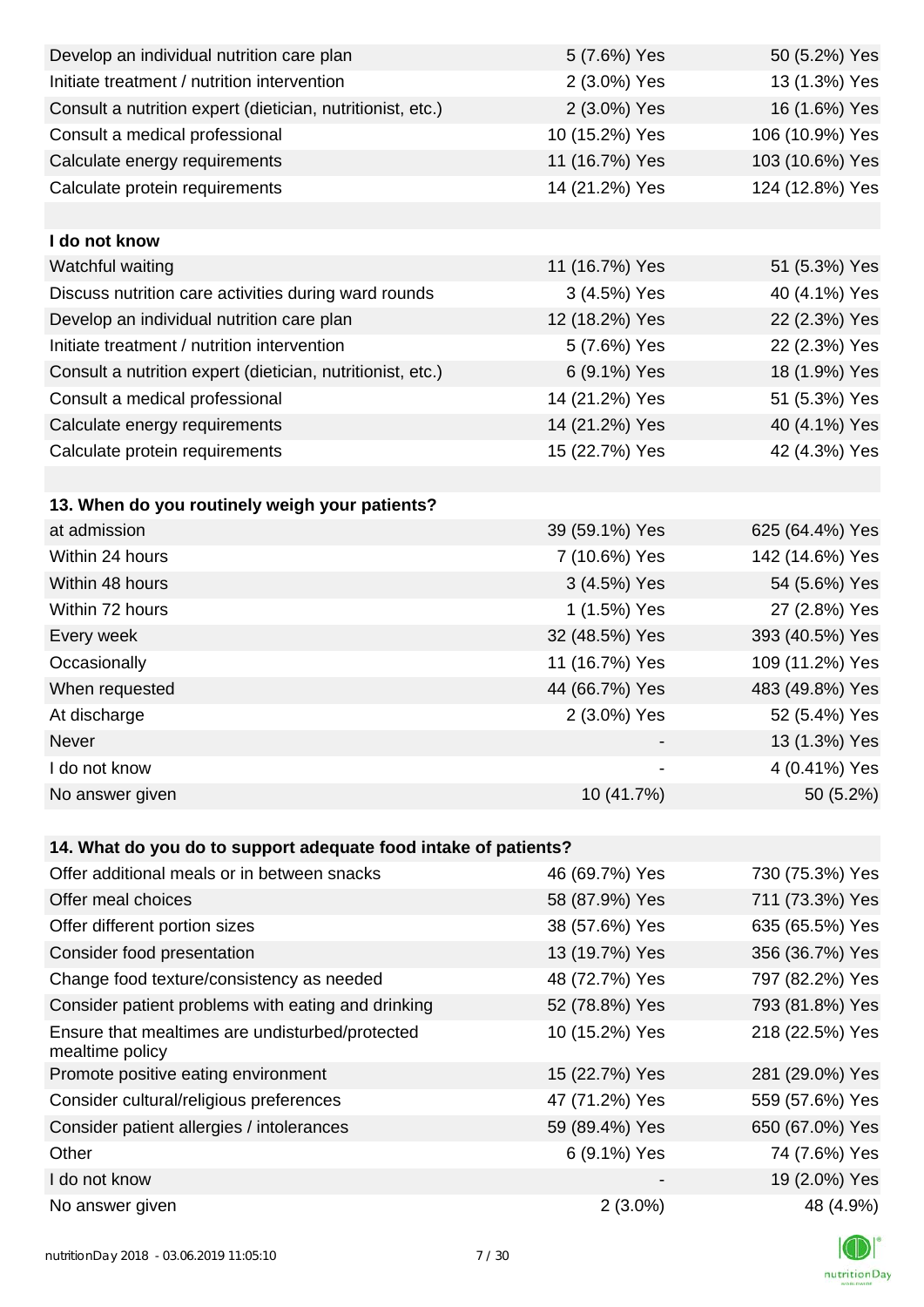| 15. Which nutrition-related standards or routine activities exist in your unit?     |                |                 |
|-------------------------------------------------------------------------------------|----------------|-----------------|
| Nutrition training is available                                                     | 43 (65.2%) Yes | 558 (57.5%) Yes |
| Reporting of nutrition related information to hospital<br>managers                  | 18 (27.3%) Yes | 408 (42.1%) Yes |
| Quality indicators are recorded and reported to national<br>or regional level       | 3 (4.5%) Yes   | 302 (31.1%) Yes |
| Quality indicators are used for internal benchmarking                               | 13 (19.7%) Yes | 358 (36.9%) Yes |
| Patient feedback about food and food service is collected<br>using a questionnaire  | 40 (60.6%) Yes | 625 (64.4%) Yes |
| None                                                                                | 6 (9.1%) Yes   | 32 (3.3%) Yes   |
| I do not know                                                                       | 6 (9.1%) Yes   | 38 (3.9%) Yes   |
| No answer given                                                                     | $2(3.0\%)$     | 68 (7.0%)       |
|                                                                                     |                |                 |
| 16. At admission what is asked and documented?                                      |                |                 |
| Change in weight                                                                    | 60 (90.9%) Yes | 775 (79.9%) Yes |
| Eating habits/difficulties                                                          | 47 (71.2%) Yes | 746 (76.9%) Yes |
| Nutrition before admission                                                          | 34 (51.5%) Yes | 592 (61.0%) Yes |
| None                                                                                |                | 15 (1.5%) Yes   |
| I do not know                                                                       | 1 (1.5%) Yes   | 20 (2.1%) Yes   |
| No answer given                                                                     | $2(3.0\%)$     | 70 (7.2%)       |
|                                                                                     |                |                 |
| 17. On what forms is there a specific part about eating, nutrition or malnutrition? |                |                 |
|                                                                                     |                |                 |

| a. Patient Record has a section for                                                  |                |                 |
|--------------------------------------------------------------------------------------|----------------|-----------------|
| indicating if the patient is malnourished or at risk of<br>malnutrition              | 51 (77.3%) Yes | 708 (73.0%) Yes |
| nutrition treatment                                                                  | 29 (43.9%) Yes | 582 (60.0%) Yes |
| None                                                                                 | 5 (7.6%) Yes   | 54 (5.6%) Yes   |
| I do not know                                                                        | 3 (4.5%) Yes   | 26 (2.7%) Yes   |
|                                                                                      |                |                 |
| b. Discharge Letter                                                                  |                |                 |
| summarizes nutrition treatment received during stay                                  | 26 (39.4%) Yes | 407 (42.0%) Yes |
| makes future nutrition-related recommendations                                       | 47 (71.2%) Yes | 572 (59.0%) Yes |
| None                                                                                 | 6 (9.1%) Yes   | 110 (11.3%) Yes |
| I do not know                                                                        | 8 (12.1%) Yes  | 69 (7.1%) Yes   |
|                                                                                      |                |                 |
| 18. Do you provide brochures about malnutrition to at<br>risk/malnourished patients? | 28 (46.7%) Yes | 356 (44.8%) Yes |
|                                                                                      |                |                 |
| 19. Who filled in this sheet?                                                        |                |                 |
| <b>Head staff</b>                                                                    | 27 (40.9%) Yes | 281 (29.0%) Yes |
| Dietician                                                                            | 17 (25.8%) Yes | 517 (53.3%) Yes |
| <b>Nurse</b>                                                                         | 23 (34.8%) Yes | 279 (28.8%) Yes |
| Physician                                                                            | 11 (16.7%) Yes | 128 (13.2%) Yes |
| Administrative staff                                                                 | 1 (1.5%) Yes   | 8 (0.82%) Yes   |

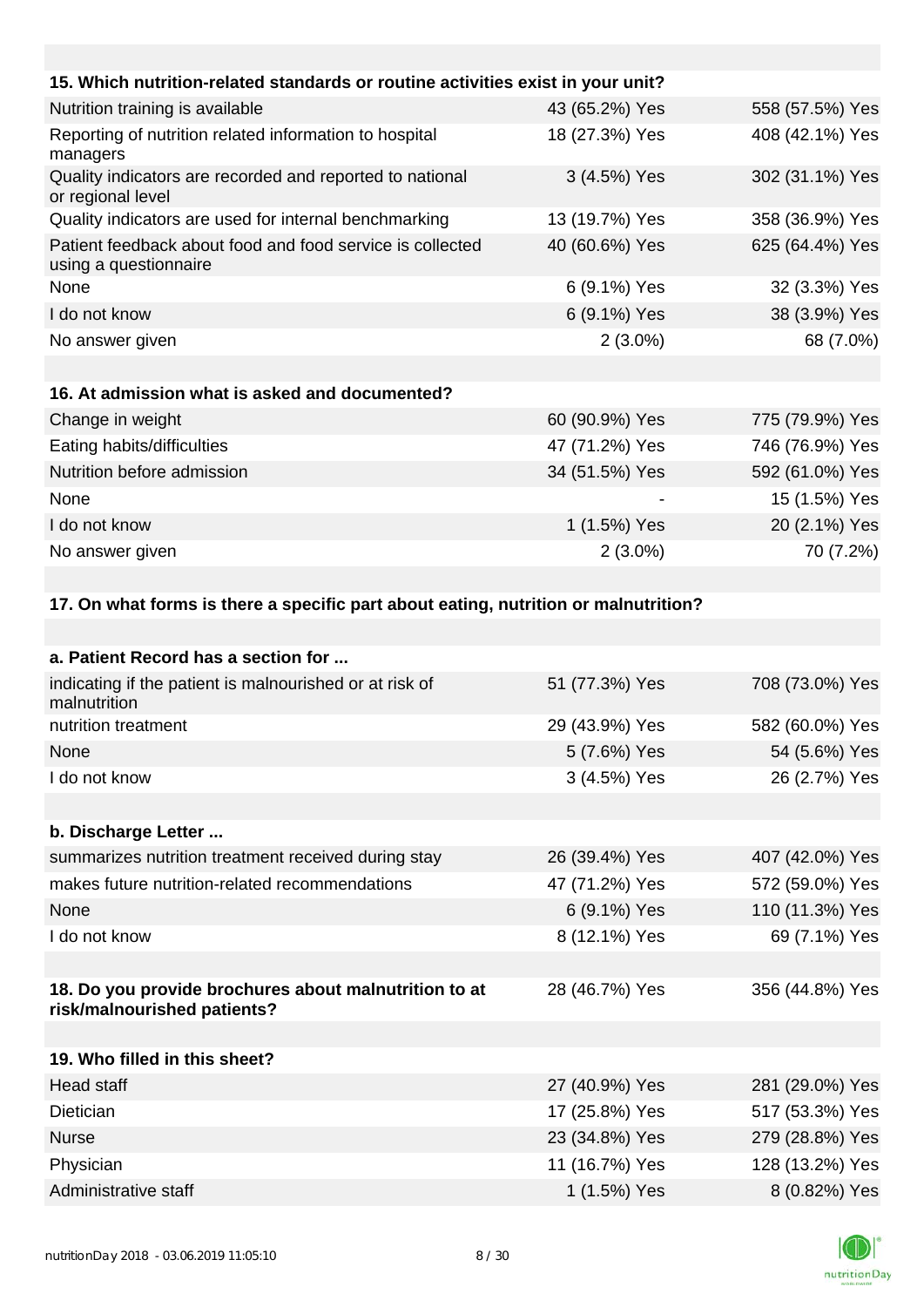| Other         | 14 (21.2%) Yes           | 39 (4.0%) Yes            |
|---------------|--------------------------|--------------------------|
| None          | $\overline{\phantom{0}}$ | $\overline{\phantom{a}}$ |
| I do not know | $\overline{\phantom{0}}$ | 7 (0.72%) Yes            |

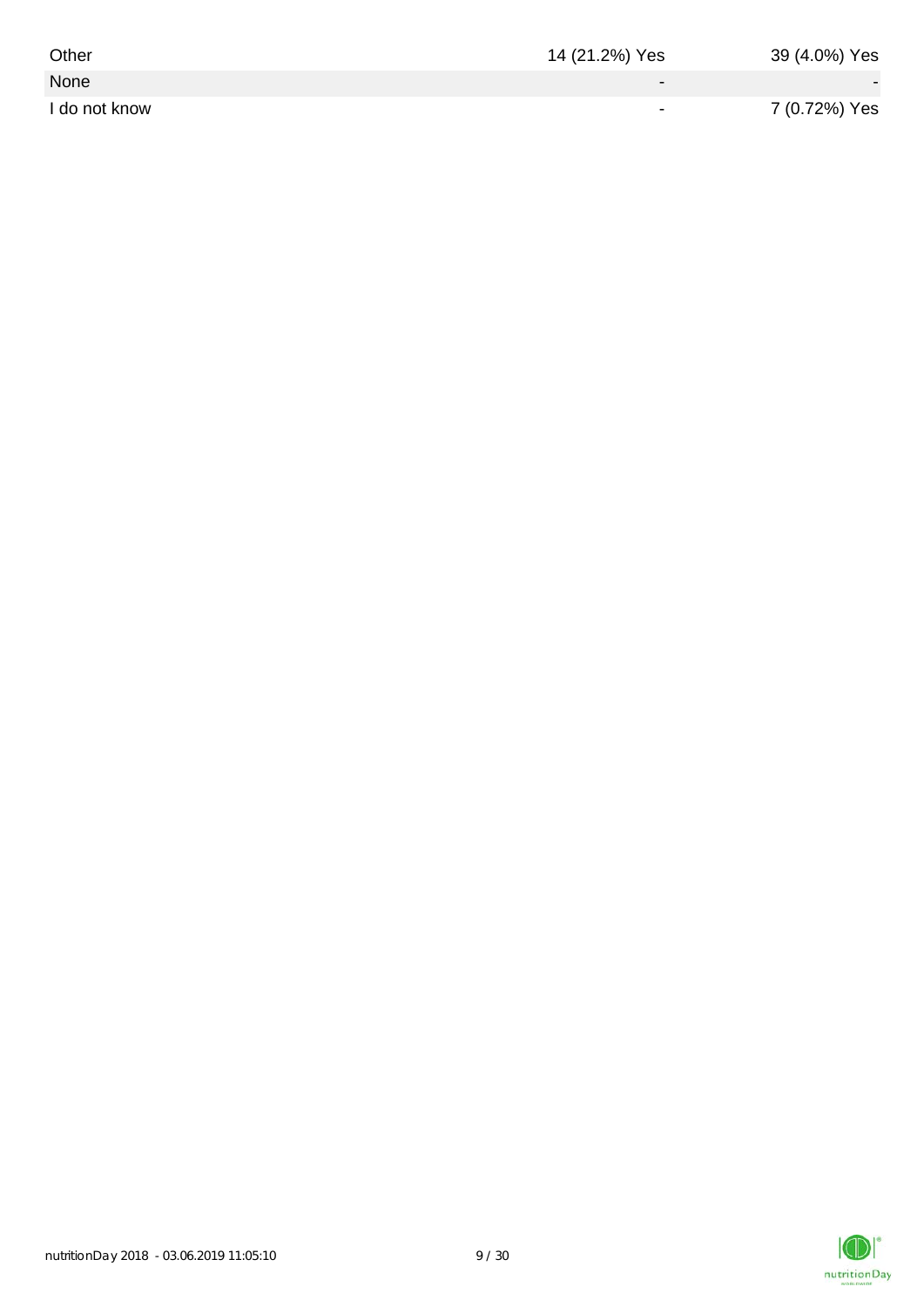|                                                                                         | <b>YOUR RESULTS</b> | <b>REFERENCE RESULTS</b> |
|-----------------------------------------------------------------------------------------|---------------------|--------------------------|
|                                                                                         |                     |                          |
| Total                                                                                   | 989                 | 17827                    |
| Age                                                                                     | 69 [56-79]          | 67 [53-78]               |
| Female                                                                                  | 511 (51.7%)         | 8951 (50.2%)             |
| Weight                                                                                  | 75.4±18.8           | $70.1 \pm 19.2$          |
| Height                                                                                  | $170 + 10$          | $165 + 10$               |
| <b>BMI</b>                                                                              | $26.2 \pm 6.1$      | $25.5 \pm 6.0$           |
| 1. This hospital admission was                                                          |                     |                          |
| planned                                                                                 | 425 (43.0%)         | 6798 (38.1%)             |
| an emergency                                                                            | 447 (45.2%)         | 9562 (53.6%)             |
| I do not know                                                                           | 117 (11.8%)         | 1467 (8.2%)              |
| No answer given                                                                         |                     |                          |
|                                                                                         |                     |                          |
| 2a. Diagnosis at admission                                                              |                     |                          |
| 0100 Infectious and parasitic diseases                                                  | 104 (10.5%)         | 1555 (8.7%)              |
| 0200 Neoplasms                                                                          | 265 (26.8%)         | 3133 (17.6%)             |
| 0300 Blood and bloodforming organs and the immune<br>mechanism                          | 87 (8.8%)           | 1159 (6.5%)              |
| 0400 Endocrine, nutritional and metabolic diseases                                      | 214 (21.6%)         | 2190 (12.3%)             |
| 0500 Mental health                                                                      | 47 (4.8%)           | 851 (4.8%)               |
| 0600 Nervous system                                                                     | 132 (13.3%)         | 1636 (9.2%)              |
| 0700 Eye and adnexa                                                                     | 13 (1.3%)           | 236 (1.3%)               |
| 0800 Ear and mastoid process                                                            | 7 (0.71%)           | 127 (0.71%)              |
| 0900 Circulatory system                                                                 | 248 (25.1%)         | 3801 (21.3%)             |
| 1000 Respiratory system                                                                 | 164 (16.6%)         | 2810 (15.8%)             |
| 1100 Digestive system                                                                   | 396 (40.0%)         | 4343 (24.4%)             |
| 1200 Skin and subcutaneous tissue                                                       | 50 (5.1%)           | 786 (4.4%)               |
| 1300 Musculoskeletal system and connective tissue                                       | 202 (20.4%)         | 2703 (15.2%)             |
| 1400 Genitourinary system                                                               | 112 (11.3%)         | 1776 (10.0%)             |
| 1500 Pregnancy, childbirth and the puerperium                                           | $3(0.30\%)$         | 198 (1.1%)               |
| 1600 Conditions originating in the perinatal period                                     | $2(0.20\%)$         | 25 (0.14%)               |
| 1700 Congenital/chromosomal abnormalities                                               |                     | 31 (0.17%)               |
| 1800 Symptoms, signs, abnormal clinical/lab findings                                    | 47 (4.8%)           | 816 (4.6%)               |
| 1900 Injury, poisoning                                                                  | 20 (2.0%)           | 512 (2.9%)               |
| 2000 External causes of morbidity and mortality (e.g.<br>transport accidents, assaults) | 17 (1.7%)           | 379 (2.1%)               |
| 2100 Factors influencing health status and contact with<br>health services              | 95 (9.6%)           | 619 (3.5%)               |
| No answer given                                                                         |                     |                          |
|                                                                                         |                     |                          |
| 3. Which conditions/comorbidities does this patient have?                               |                     |                          |
| Cardiac insufficiency                                                                   | 167 (17.5%)         | 3518 (22.5%)             |

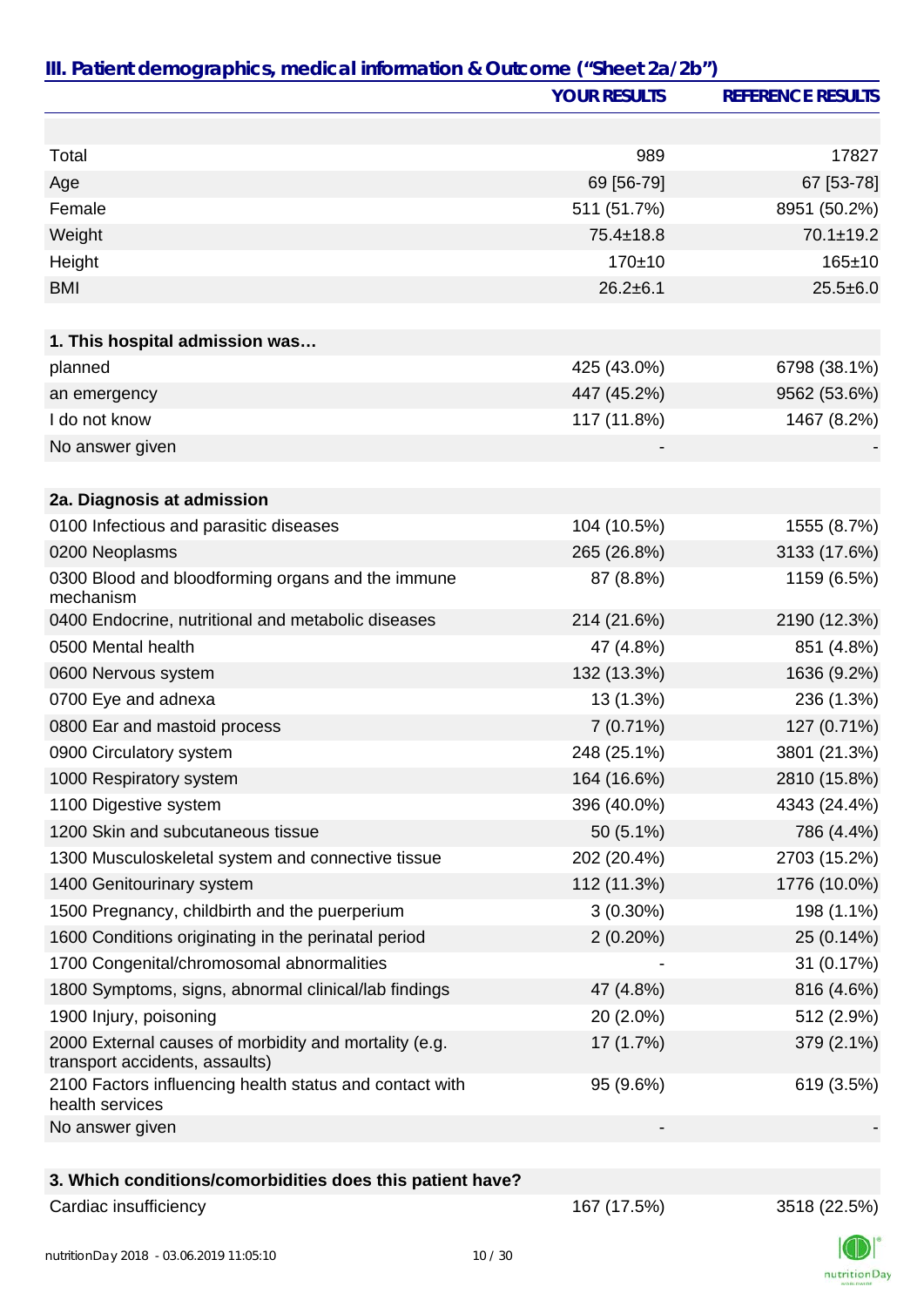| Myocardial infarction                                | 36 (3.8%)   | 823 (5.4%)    |
|------------------------------------------------------|-------------|---------------|
| Chronic lung disease                                 | 129 (13.7%) | 2299 (14.8%)  |
| Cerebral vascular disease                            | 69 (7.3%)   | 1523 (9.9%)   |
| Peripheral vascular disease                          | 111 (11.8%) | 1931 (12.6%)  |
| Chronic liver disease                                | 111 (11.9%) | 992 (6.5%)    |
| Chronic kidney disease                               | 148 (15.7%) | 1734 (11.3%)  |
| <b>Diabetes</b>                                      | 215 (22.8%) | 3888 (24.9%)  |
| Cancer                                               | 257 (27.1%) | 3763 (24.2%)  |
| Infection                                            | 124 (13.3%) | 2245 (14.5%)  |
| Dementia                                             | 34 (3.6%)   | 798 (5.2%)    |
| Major depressive disorder                            | 28 (3.0%)   | 853 (5.6%)    |
| Other chronic mental disorder                        | 39 (4.2%)   | 815 (5.4%)    |
| Other chronic disease                                | 235 (25.5%) | 4031 (25.9%)  |
| None                                                 | 195 (19.7%) | 3008 (16.9%)  |
|                                                      |             |               |
| 4a. Previous operation during this hospital stay     |             |               |
| Yes, planned                                         | 173 (17.5%) | 3584 (20.1%)  |
| Yes, acute                                           | 72 (7.3%)   | 1077 (6.0%)   |
| <b>No</b>                                            | 714 (72.2%) | 12545 (70.4%) |
| I do not know                                        | 6(0.61%)    | 230 (1.3%)    |
| Missing                                              | 24 (2.4%)   | 391 (2.2%)    |
|                                                      |             |               |
| Days since operation                                 | $6[2-14]$   | $3[1-11]$     |
|                                                      |             |               |
| 4b. Planned operation during this hospital stay      |             |               |
| Yes, today or tomorrow                               | 32 (3.2%)   | 1266 (7.1%)   |
| Yes, later                                           | 42 (4.2%)   | 953 (5.3%)    |
| No                                                   | 822 (83.1%) | 13798 (77.4%) |
| I do not know                                        | 33 (3.3%)   | 833 (4.7%)    |
| Missing                                              | 60 (6.1%)   | 977 (5.5%)    |
|                                                      |             |               |
| 5. Previous ICU admission during this hospital stay? | 126 (12.8%) | 1781 (10.0%)  |
| (Yes)                                                |             |               |
|                                                      |             |               |
| 6. Is this patient terminally ill?                   | 132 (13.3%) | 1122 (6.3%)   |
|                                                      |             |               |
| 7. Fluid status                                      |             |               |
| Normal                                               | 601 (60.8%) | 13668 (76.7%) |
| Overloaded                                           | 39 (3.9%)   | 1008 (5.7%)   |
| Dehydrated                                           | 37 (3.7%)   | 878 (4.9%)    |
| I do not know                                        | 312 (31.5%) | 2273 (12.8%)  |
| Missing                                              |             |               |
|                                                      |             |               |
| 8. Number of different medications planned           |             |               |
| Oral                                                 | $5[3-8]$    | $5[2-8]$      |
|                                                      |             |               |
| nutrition Day 2018 - 03.06.2019 11:05:10             | 11/30       |               |

nutritionDay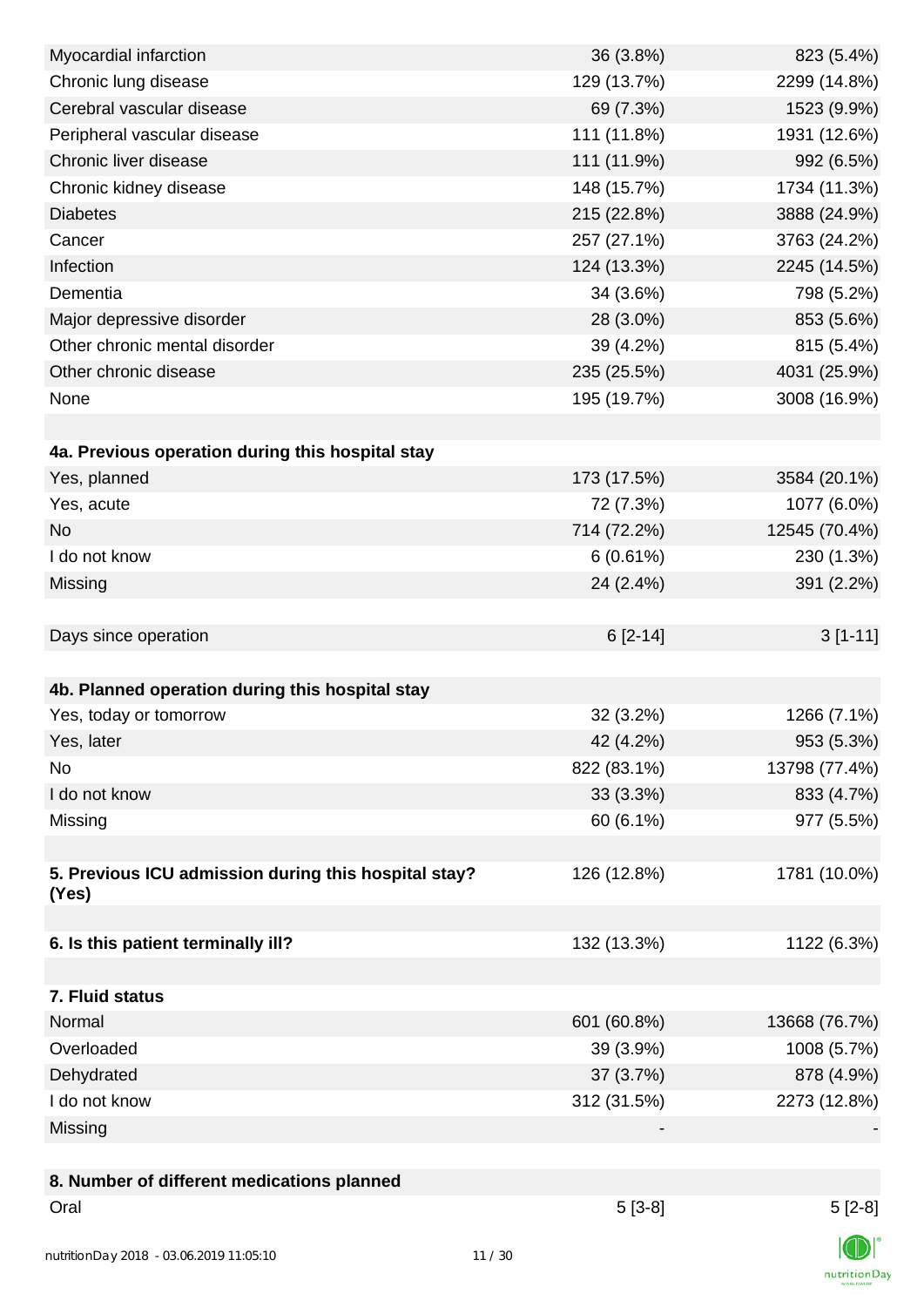| Other                                                                                    | $1[1-2]$    | $2[1-4]$      |
|------------------------------------------------------------------------------------------|-------------|---------------|
|                                                                                          |             |               |
| 9. Was this patient identified as malnourished or at risk of malnutrition?               |             |               |
| Malnourished                                                                             | 108 (10.9%) | 2050 (11.5%)  |
| At risk                                                                                  | 123 (12.4%) | 3162 (17.7%)  |
| No                                                                                       | 652 (65.9%) | 11117 (62.4%) |
| I do not know                                                                            | 106 (10.7%) | 1498 (8.4%)   |
| Missing                                                                                  |             |               |
|                                                                                          |             |               |
| 10. IV Fluids                                                                            |             |               |
| Electrolyte solution (NaCl, Ringers lactate, etc)                                        | 224 (22.6%) | 6470 (36.3%)  |
| 5% Glucose solution                                                                      | 17 (1.7%)   | 1853 (10.4%)  |
|                                                                                          |             |               |
| 11. Number of ONS drinks planned                                                         | $0[0-0]$    | $0[0-0]$      |
|                                                                                          |             |               |
| 12. Nutrition intake                                                                     |             |               |
| Regular hospital food                                                                    | 764 (77.2%) | 10454 (58.6%) |
| Fortified/enriched hospital food                                                         | 57 (5.8%)   | 1962 (11.0%)  |
| Protein/energy supplement (e.g. ONS drinks)                                              | 138 (14.0%) | 2469 (13.8%)  |
| <b>Enteral nutrition</b>                                                                 | 37 (3.7%)   | 882 (4.9%)    |
| Parenteral nutrition                                                                     | 41 (4.1%)   | 929 (5.2%)    |
| Special diet                                                                             | 156 (15.8%) | 5732 (32.2%)  |
| None                                                                                     | 28 (2.8%)   | 895 (5.0%)    |
|                                                                                          |             |               |
| 13a. All lines and Tubes                                                                 |             |               |
| <b>Central Venous</b>                                                                    | 123 (12.5%) | 1535 (8.6%)   |
| Peripheral venous access                                                                 | 530 (54.0%) | 8238 (46.2%)  |
| Nasogastric                                                                              | $8(0.82\%)$ | 462 (2.6%)    |
| Nasojejunal                                                                              | $1(0.10\%)$ | 79 (0.44%)    |
| Nasoduadenal                                                                             |             | 67 (0.38%)    |
|                                                                                          |             |               |
| Enterostoma                                                                              | $7(0.71\%)$ | 82 (0.46%)    |
| Percutaneous endoscopy/surgical gastrostomy                                              | 19 (1.9%)   | 137 (0.77%)   |
| Percutaneous endoscopy/surgical jejunostomy                                              | $4(0.41\%)$ | 63 (0.35%)    |
| None                                                                                     | 340 (34.4%) | 8032 (45.1%)  |
| 13b. Were there complications with nutrition related lines<br>and tubes since admission? |             |               |
| Yes, previously                                                                          | 20 (2.0%)   | 247 (1.4%)    |
| Yes, ongoing                                                                             | $4(0.40\%)$ | 173 (0.97%)   |
| No                                                                                       | 837 (84.6%) | 14548 (81.6%) |
| I do not know                                                                            | 95 (9.6%)   | 1646 (9.2%)   |
| Missing                                                                                  | 33 (3.3%)   | 1213 (6.8%)   |
|                                                                                          |             |               |

#### **14. Please indicate if any of the following was done for this patient since admission**

Energy requirements were determined 181 (18.5%) 6273 (35.2%)



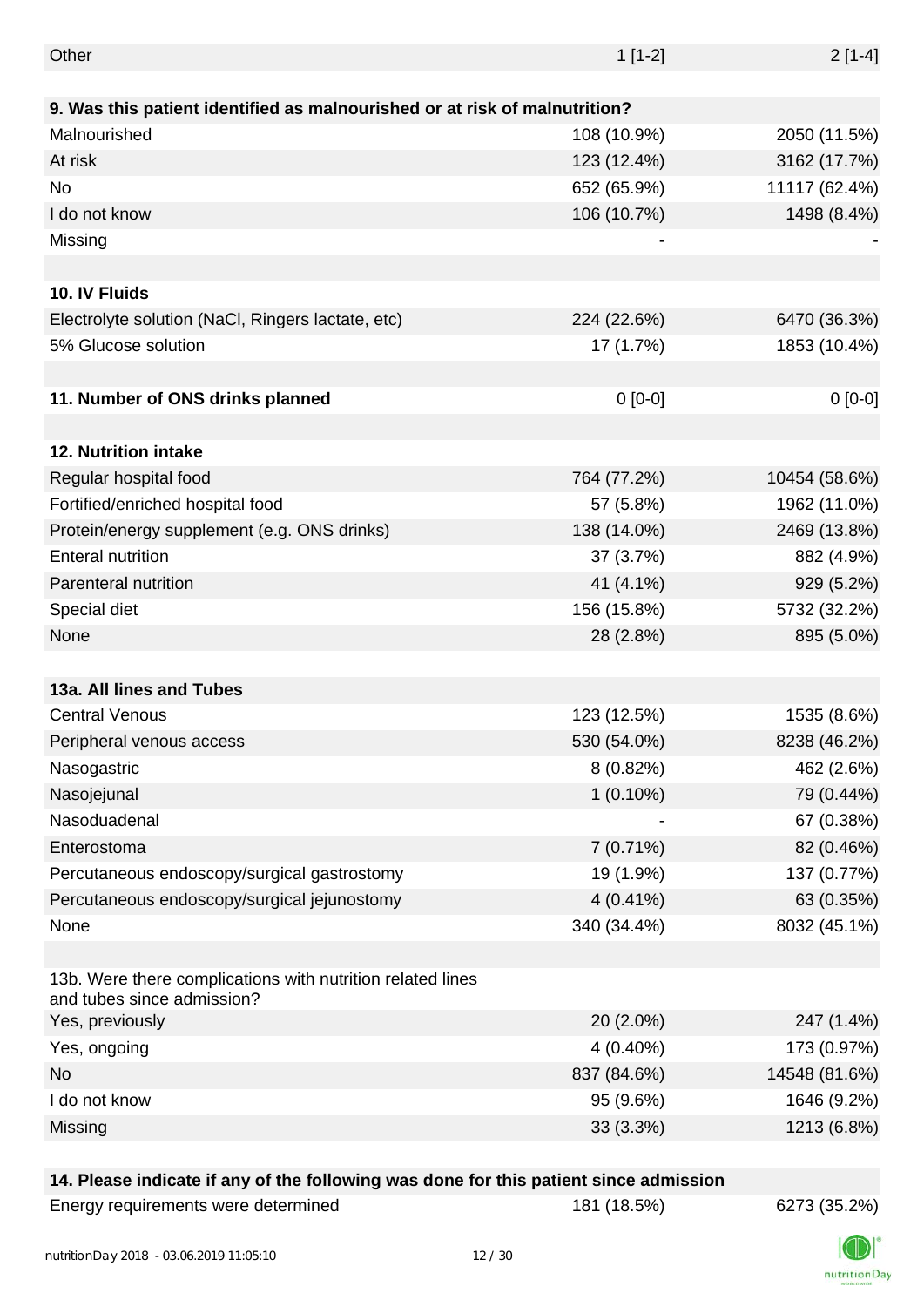| Protein requirements were determined                     | 143 (14.6%) | 5516 (30.9%)  |
|----------------------------------------------------------|-------------|---------------|
| Food/Nutrition intake was recorded in the patient record | 202 (20.6%) | 7653 (42.9%)  |
| Nutrition treatment plan was developed                   | 138 (14.1%) | 6036 (33.9%)  |
| Nutrition expert was consulted                           | 198 (20.2%) | 6237 (35.0%)  |
| Malnutrition status is recorded in the patient record    | 183 (18.7%) | 5297 (29.7%)  |
| None                                                     |             |               |
|                                                          |             |               |
| 15a. Energy goal                                         |             |               |
| $< 500$ kcal                                             | 26 (2.6%)   | 749 (4.2%)    |
| 500-999 kcal                                             | $11(1.1\%)$ | 194 (1.1%)    |
| 1000-1499 kcal                                           | 41 (4.1%)   | 1695 (9.5%)   |
| 1500-1999 kcal                                           | 170 (17.2%) | 5578 (31.3%)  |
| >=2000 kcal                                              | 81 (8.2%)   | 1992 (11.2%)  |
| Not determined                                           | 524 (53.0%) | 6066 (34.0%)  |
| I do not know                                            | 128 (12.9%) | 1515 (8.5%)   |
| Missing                                                  | $8(0.81\%)$ | 38 (0.21%)    |
|                                                          |             |               |
| 15b. Energy intake                                       |             |               |
| $< 500$ kcal                                             | 39 (3.9%)   | 1264 (7.1%)   |
| 500-999 kcal                                             | 28 (2.8%)   | 900 (5.0%)    |
| 1000-1499 kcal                                           | 57 (5.8%)   | 2387 (13.4%)  |
| 1500-1999 kcal                                           | 158 (16.0%) | 3954 (22.2%)  |
| >=2000 kcal                                              | 45 (4.6%)   | 1047 (5.9%)   |
| Not determined                                           | 433 (43.8%) | 6021 (33.8%)  |
| I do not know                                            | 221 (22.3%) | 2199 (12.3%)  |
| Missing                                                  | $8(0.81\%)$ | 55 (0.31%)    |
|                                                          |             |               |
| 16. Since admission, this patient's health status has    |             |               |
| Improved                                                 | 393 (39.7%) | 8831 (49.5%)  |
| Deteriorated                                             | 48 (4.9%)   | 1039 (5.8%)   |
| Remained the same                                        | 260 (26.3%) | 4935 (27.7%)  |
| This patient has just been admitted                      | 105 (10.6%) | 1248 (7.0%)   |
| I do not know                                            | 175 (17.7%) | 1774 (10.0%)  |
| Missing                                                  | $8(0.81\%)$ |               |
|                                                          |             |               |
| Length of hospital stay (days)                           | 11 [6-19]   | 12 [6-24]     |
|                                                          |             |               |
| <b>Outcome Code</b>                                      |             |               |
| 1= Still in the hospital                                 | 56 (5.7%)   | 1702 (9.5%)   |
| 2= Transferred to another hospital                       | $8(0.81\%)$ | 419 (2.4%)    |
| 3= Transferred to long term care                         | 34 (3.4%)   | 780 (4.4%)    |
| 4= Rehabilitation                                        | 32 (3.2%)   | 785 (4.4%)    |
| 5= Discharged home                                       | 681 (68.9%) | 13163 (73.8%) |
| $6 = Death$                                              | 17 (1.7%)   | 535 (3.0%)    |

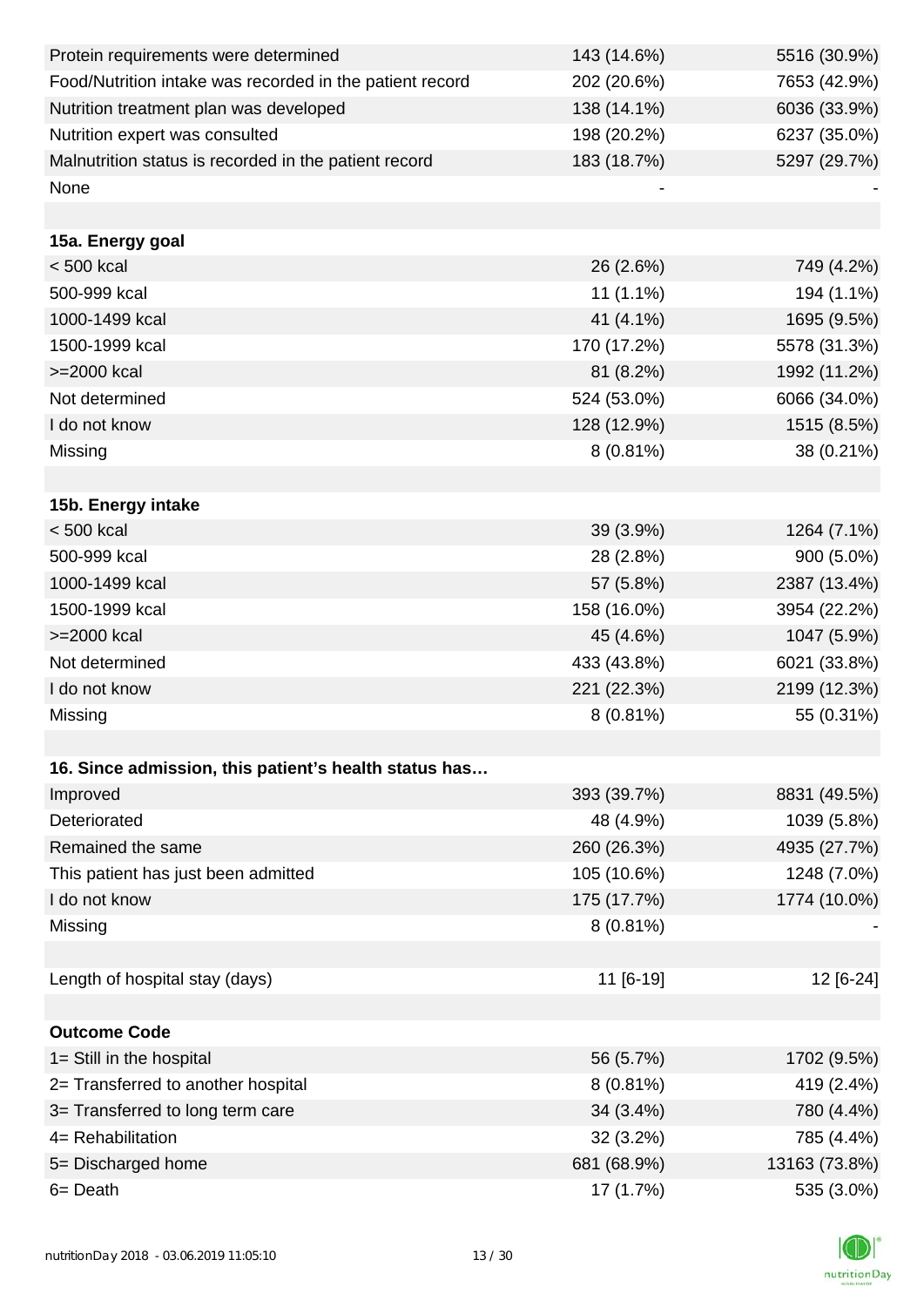| $7 =$ Others                         | 12 (1.2%)   | 310 (1.7%)    |
|--------------------------------------|-------------|---------------|
| Missing                              | 149 (15.1%) | 133 (0.75%)   |
|                                      |             |               |
| Readmitted since ND                  |             |               |
| $1 = No$                             | 564 (73.1%) | 11846 (75.5%) |
| 2= Yes, same hospital planned        | 72 (9.3%)   | 1043 (6.7%)   |
| 3= Yes, same hospital unplanned      | 72 (9.3%)   | 889 (5.7%)    |
| 4= Yes, different hospital planned   | 2(0.26%)    | 68 (0.43%)    |
| 5= Yes, different hospital unplanned | 2(0.26%)    | 68 (0.43%)    |
| 6= Unknown                           | 45 (5.8%)   | 646 (4.1%)    |
| <b>Missing</b>                       | $11(1.4\%)$ | 1059 (6.8%)   |

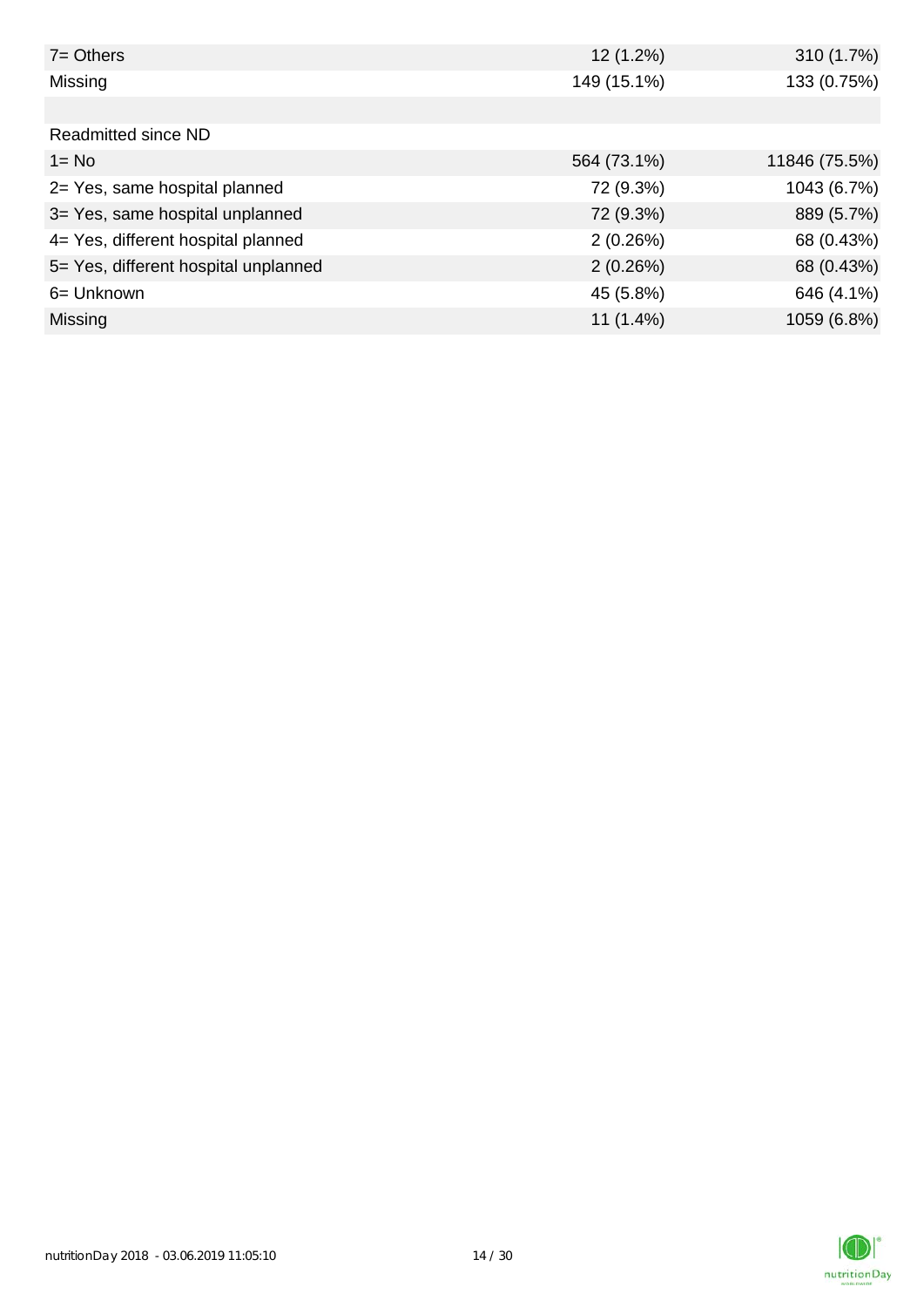|                                                                                   | <b>YOUR RESULTS</b> | <b>REFERENCE RESULTS</b> |
|-----------------------------------------------------------------------------------|---------------------|--------------------------|
|                                                                                   |                     |                          |
| 1. What are your typical dietary habits?                                          |                     |                          |
| No special dietary habits                                                         | 723 (75.9%)         | 12235 (71.0%)            |
| I am vegetarian                                                                   | 12 (1.3%)           | 370 (2.1%)               |
| I adhee to a vegan diet                                                           | 5(0.53%)            | 132 (0.77%)              |
| I eat gluten-free diet                                                            | 6(0.63%)            | 156 (0.91%)              |
| I avoid added sugars                                                              | 140 (14.7%)         | 2604 (15.1%)             |
| I avoid carbohydrates                                                             | 40 (4.2%)           | 1038 (6.0%)              |
| I eat a low fat-diet                                                              | 134 (14.1%)         | 1930 (11.2%)             |
| I am lactose intolerant                                                           | 21 (2.2%)           | 572 (3.3%)               |
| Other special diet due to intolerances/allergies                                  | 14 (1.5%)           | 323 (1.9%)               |
| Other                                                                             | 84 (8.8%)           | 1219 (7.1%)              |
| No answer given                                                                   | 13 (1.4%)           | 337 (2.0%)               |
| 2. Where did you live before your current hospital admission?                     |                     |                          |
| At home                                                                           | 853 (89.6%)         | 15276 (88.7%)            |
|                                                                                   |                     |                          |
| In a nursing home or other live-in facility                                       | 34 (3.6%)           | 609 (3.5%)               |
| I was transferred from another hospital<br>Other                                  | 43 (4.5%)           | 883 (5.1%)               |
|                                                                                   | 10 (1.1%)           | 268 (1.6%)               |
| Missing                                                                           | 12 (1.3%)           | 185 (1.1%)               |
| 3. In general, are you able to walk?                                              |                     |                          |
| Yes                                                                               | 591 (62.1%)         | 11104 (64.5%)            |
| Yes, with someone's help                                                          | 67 (7.0%)           | 1762 (10.2%)             |
| Yes, independently using a cane, walker, or crutches                              | 190 (20.0%)         | 2412 (14.0%)             |
| No, I have a wheelchair                                                           | 51 (5.4%)           | 712 (4.1%)               |
| No, I am bedridden                                                                | 38 (4.0%)           | 988 (5.7%)               |
| Missing                                                                           | 15 (1.6%)           | 243 (1.4%)               |
|                                                                                   |                     |                          |
| 4. In general, how would you say your health is?                                  |                     |                          |
| Very good                                                                         | $30(3.2\%)$         | 1252 (7.3%)              |
| Good                                                                              | 271 (28.5%)         | 6191 (36.0%)             |
| Fair                                                                              | 391 (41.1%)         | 6489 (37.7%)             |
| Poor                                                                              | 201 (21.1%)         | 2490 (14.5%)             |
| Very poor                                                                         | 43 (4.5%)           | 558 (3.2%)               |
| Missing                                                                           | 16 (1.7%)           | 241 (1.4%)               |
| 5. Over the last 12 months prior to your current hospital admission approximately |                     |                          |
| how many times have you seen a doctor?                                            | $5[2-10]$           | $5[2-10]$                |
| how many times have you been admitted to the                                      | $1[1-3]$            |                          |
| hospital (Emergency room, any ward)?                                              |                     | $1[0-2]$                 |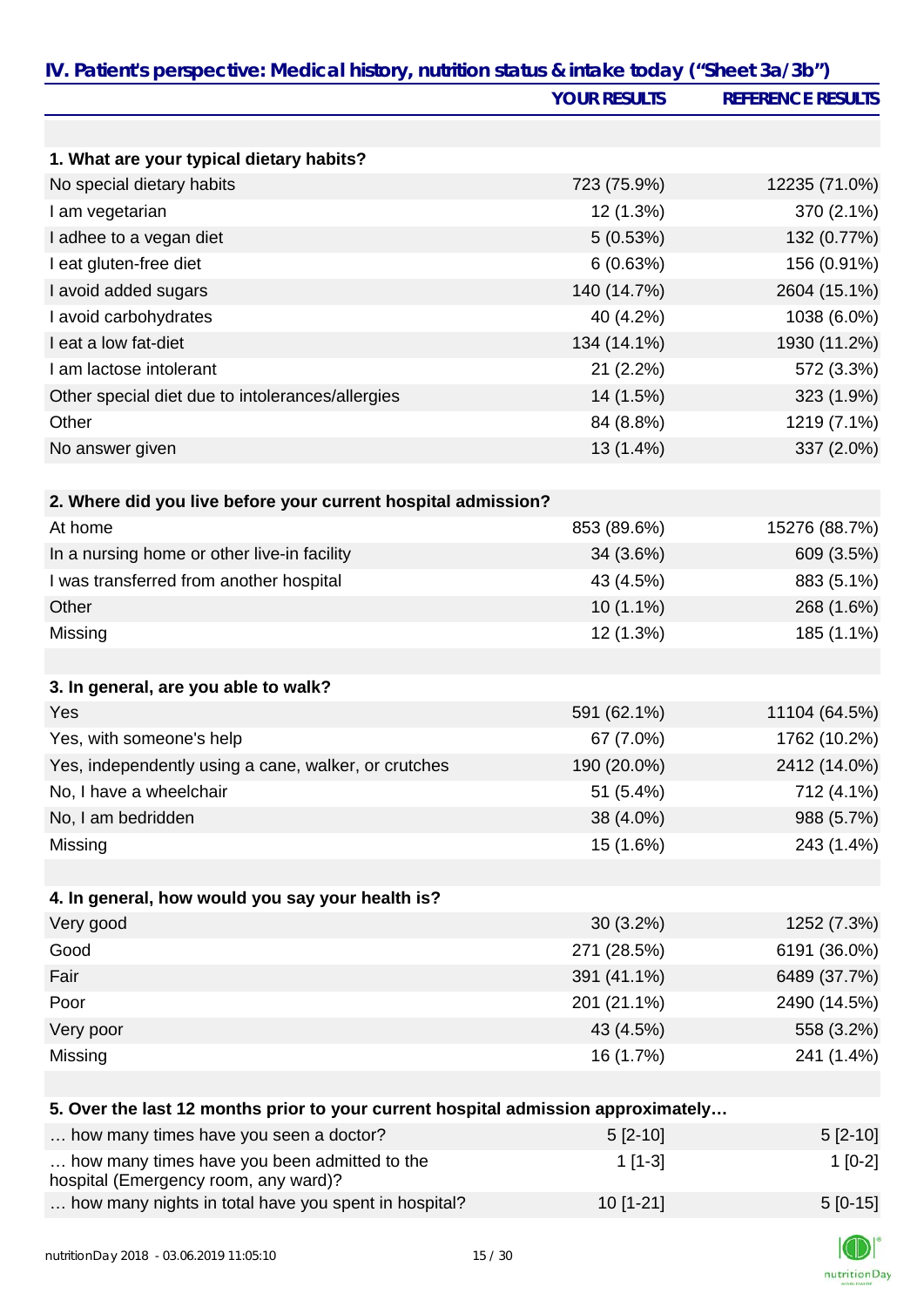| 6. How many different medications do you take routinely each day (prior to hospitalisation)? |             |              |
|----------------------------------------------------------------------------------------------|-------------|--------------|
| $1 - 2$                                                                                      | 177 (18.6%) | 3323 (19.3%) |
| $3-5$                                                                                        | 280 (29.4%) | 4698 (27.3%) |
| More than 5                                                                                  | 312 (32.8%) | 5507 (32.0%) |
| None                                                                                         | 137 (14.4%) | 2633 (15.3%) |
| I do not know                                                                                | $31(3.3\%)$ | 778 (4.5%)   |
| Missing                                                                                      | 15 (1.6%)   | 282 (1.6%)   |
|                                                                                              |             |              |
| 7. Do you have health insurance?                                                             |             |              |
| Yes, private insurance only                                                                  | 85 (8.9%)   | 2738 (15.9%) |
| Yes, public insurance only                                                                   | 728 (76.5%) | 8466 (49.2%) |
| Yes, both                                                                                    | 74 (7.8%)   | 2117 (12.3%) |
| None                                                                                         | 37 (3.9%)   | 2268 (13.2%) |
| I prefer not to answer                                                                       | 9(0.95%)    | 1018 (5.9%)  |
| Missing                                                                                      | 19 (2.0%)   | 614 (3.6%)   |
|                                                                                              |             |              |
| 8. What was your weight 5 years ago?                                                         | 77 [65-90]  | 72 [60-85]   |
| I do not know                                                                                | 179 (18.8%) | 4280 (24.9%) |
|                                                                                              |             |              |
| 9a. Have you lost weight within the last 3 months?                                           |             |              |
| Yes, intentionally                                                                           | 94 (9.9%)   | 1639 (9.5%)  |
| Yes, unintentionally                                                                         | 401 (42.1%) | 6488 (37.7%) |
| No, my weight stayed the same                                                                | 269 (28.3%) | 5108 (29.7%) |
| No, I gained weight                                                                          | 96 (10.1%)  | 1894 (11.0%) |
| I do not know                                                                                | 71 (7.5%)   | 1680 (9.8%)  |
| Missing                                                                                      | 21 (2.2%)   | 412 (2.4%)   |
|                                                                                              |             |              |
| 9b. If yes, how many kg did you lose?                                                        | $8[4-14]$   | $6[4-10]$    |
| I do not know                                                                                | 65 (13.1%)  | 1267 (15.6%) |
|                                                                                              |             |              |
| 10. Did you know about your hospitalisation two days<br>before admission? (Yes)              | 381 (41.9%) | 6721 (41.1%) |
|                                                                                              |             |              |
| 11. Please indicate if you                                                                   |             |              |
| were weighed at admission                                                                    | 447 (47.6%) | 9728 (57.2%) |
| were informed about your nutrition status                                                    | 244 (26.0%) | 5774 (34.3%) |
| were informed about nutrition care options                                                   | 213 (22.8%) | 5459 (32.5%) |
| received special nutrition care                                                              | 180 (19.3%) | 5054 (30.1%) |
|                                                                                              |             |              |
| 12. How well have you eaten in the week before you were admitted to the hospital?            |             |              |
| More than normal                                                                             | 31 (3.3%)   | 762 (4.5%)   |

| 110101011110111101   | <u>UI IU.U /UI</u> | $1 \cup 2 \cup 1$ |
|----------------------|--------------------|-------------------|
| Normal               | 601 (63.7%)        | 10449 (61.1%)     |
| About 3/4 of normal  | 113 (12.0%)        | 1762 (10.3%)      |
| About half of normal | 98 (10.4%)         | 2122 (12.4%)      |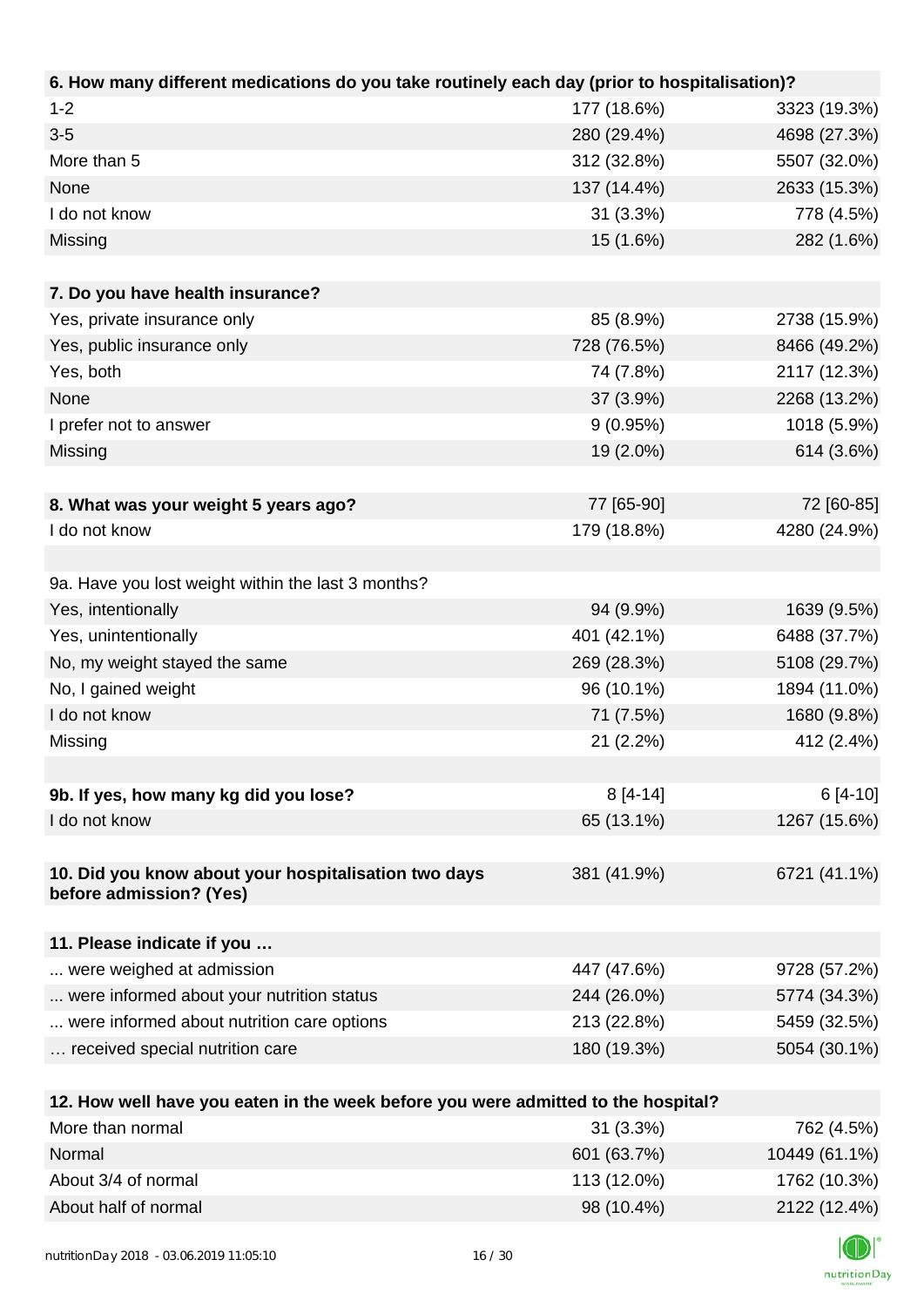| About a quarter to nearly nothing                                              | 85 (9.0%)             | 1571 (9.2%)                |
|--------------------------------------------------------------------------------|-----------------------|----------------------------|
| I do not know                                                                  | 4 (0.42%)             | 153 (0.89%)                |
| Missing                                                                        | 11 (1.2%)             | 286 (1.7%)                 |
|                                                                                |                       |                            |
| 13. In general, how satisfied are you with the food at the hospital?           |                       |                            |
| Very satisfied                                                                 | 152 (16.1%)           | 4212 (24.6%)               |
| Somewhat satisfied                                                             | 331 (35.1%)           | 5626 (32.9%)               |
| <b>Neutral</b>                                                                 | 225 (23.9%)           | 3361 (19.6%)               |
| <b>Dissatisfied</b>                                                            | 83 (8.8%)             | 1441 (8.4%)                |
| Very dissatisfied                                                              | 36 (3.8%)             | 491 (2.9%)                 |
| I do not know                                                                  | 89 (9.4%)             | 1415 (8.3%)                |
| Missing                                                                        | 27 (2.9%)             | 559 (3.3%)                 |
|                                                                                |                       |                            |
| 14. Did you get any help with eating TODAY?                                    |                       |                            |
| Yes, from family or friends                                                    | 25 (2.7%)             | 1651 (9.7%)                |
| Yes, from hospital staff                                                       | 74 (7.8%)             | 1185 (6.9%)                |
| <b>No</b>                                                                      | 774 (82.1%)           | 13278 (77.6%)              |
| I do not know                                                                  | 15 (1.6%)             | 218 (1.3%)                 |
| Missing                                                                        | 55 (5.8%)             | 773 (4.5%)                 |
|                                                                                |                       |                            |
| 15. Were you able to eat without interruption TODAY?<br>(Yes)                  | 622 (71.7%)           | 11891 (74.2%)              |
|                                                                                |                       |                            |
| 16a. Please indicate how much hospital food you ate for lunch or dinner TODAY: |                       |                            |
| About all                                                                      | 399 (42.3%)           | 7871 (46.0%)               |
| 1/2                                                                            | 269 (28.5%)           | 4261 (24.9%)               |
| 1/4                                                                            | 111 (11.8%)           | 2226 (13.0%)               |
| Nothing                                                                        | 103 (10.9%)           | 1992 (11.6%)               |
| Missing                                                                        | 61 (6.5%)             | 755 (4.4%)                 |
|                                                                                |                       |                            |
| 16b. The portion size of the meal I ordered TODAY was                          |                       |                            |
| Standard                                                                       | 638 (67.7%)           | 11000 (64.3%)              |
| Smaller                                                                        | 89 (9.4%)             | 1600 (9.4%)                |
| Larger                                                                         | $10(1.1\%)$           | 763 (4.5%)                 |
| I do not know                                                                  | 118 (12.5%)           | 1701 (9.9%)                |
| Missing                                                                        | 88 (9.3%)             | 2041 (11.9%)               |
|                                                                                |                       |                            |
|                                                                                |                       |                            |
| 17. If you did not eat everything of your meal, please tell us why:            |                       |                            |
| I did not like the type of food offered                                        | 71 (14.7%)            | 1293 (15.2%)               |
| I did not like the smell/taste of the food                                     | 68 (14.1%)            | 996 (11.7%)                |
| The food did not fit my cultural/religious preferences                         | 4(0.83%)              | $90(1.1\%)$                |
| The food was too hot                                                           | $2(0.41\%)$           | 38 (0.45%)                 |
| The food was too cold                                                          | $10(2.1\%)$           | 207 (2.4%)                 |
| Due to food allergy/intolerance<br>I was not hungry at that time               | 6(1.2%)<br>78 (16.1%) | 53 (0.63%)<br>1520 (17.9%) |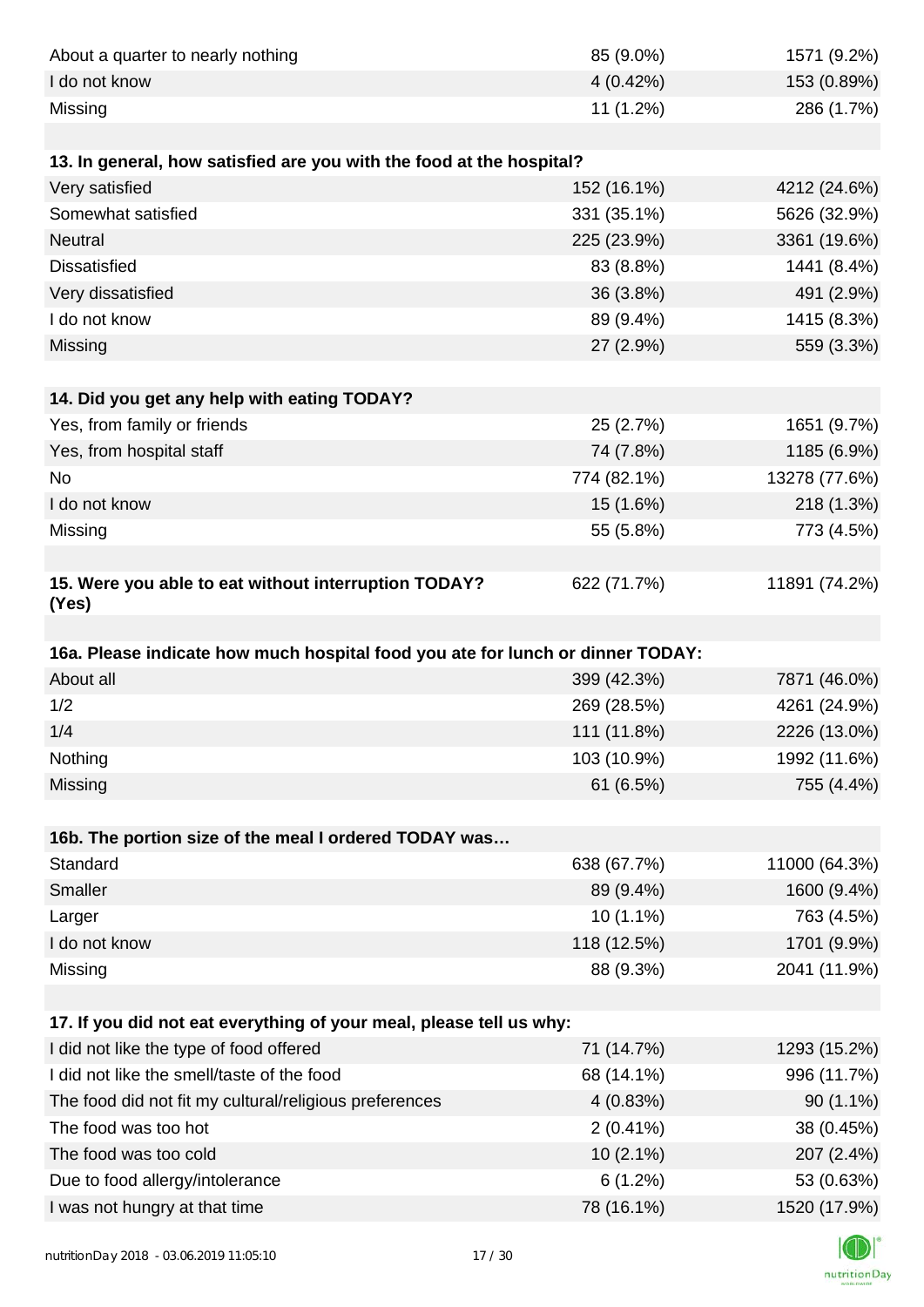| I do not have my usual appetite                                                      | 158 (32.7%) | 2475 (29.2%) |
|--------------------------------------------------------------------------------------|-------------|--------------|
| I have problems chewing/swallowing                                                   | 28 (5.8%)   | 478 (5.6%)   |
| I normally eat less than what was served                                             | 66 (13.7%)  | 969 (11.4%)  |
| I had nausea/vomiting                                                                | 34 (7.0%)   | 637 (7.5%)   |
| I was too tired                                                                      | 23 (4.8%)   | 506 (6.0%)   |
| I cannot eat without help                                                            | $5(1.0\%)$  | 141 (1.7%)   |
| I was not allowed to eat                                                             | 55 (11.4%)  | 869 (10.2%)  |
| I had an exam, surgery, or test and missed my meal                                   | 38 (7.9%)   | 469 (5.5%)   |
| I did not get requested food                                                         | $10(2.1\%)$ | 93 (1.1%)    |
| No answer given                                                                      | 53 (11.0%)  | 1161 (13.7%) |
|                                                                                      |             |              |
| 18. Enter the number of glasses/cups of the drinks you consumed in the last 24 hours |             |              |
| Water                                                                                | $5[3-8]$    | $3[2-5]$     |
| Tea                                                                                  | $2[1-3]$    | $1[1-3]$     |
| Coffee                                                                               | $2[1-2]$    | $1[1-2]$     |
| <b>Milk</b>                                                                          | $0[0-1]$    | $1[0-1]$     |
| Fruit juice                                                                          | $1[0-2]$    | $1[0-2]$     |
| Soft drinks                                                                          | $0[0-2]$    | $0[0-1]$     |
| Nutrition drink                                                                      | $1[0-1]$    | $0[0-1]$     |
| Other                                                                                | $0[0-1]$    | $0[0-1]$     |
|                                                                                      |             |              |
| 19a. Did you eat any food apart from hospital food<br><b>TODAY?</b>                  | 201 (23.2%) | 4518 (28.8%) |
| 19b. If yes, what did you eat?                                                       |             |              |
| Sweet snacks                                                                         | 87 (43.3%)  | 1302 (28.8%) |
| Salty snacks                                                                         | 23 (11.4%)  | 512 (11.3%)  |
| Homemade food                                                                        | 29 (14.4%)  | 703 (15.6%)  |
| <b>Fruits</b>                                                                        | 86 (42.8%)  | 1730 (38.3%) |
| Dairy products                                                                       | 12 (6.0%)   | 471 (10.4%)  |
| Food delivered/restaurant                                                            | $8(4.0\%)$  | 191 (4.2%)   |
| Sandwich                                                                             | 20 (10.0%)  | 282 (6.2%)   |
| Other                                                                                | 17 (8.5%)   | 724 (16.0%)  |
|                                                                                      |             |              |
| 20. How has your food intake changed since your hospital admission?                  |             |              |
| Increased                                                                            | 71 (7.5%)   | 2508 (14.7%) |
| Decreased                                                                            | 384 (40.7%) | 5344 (31.2%) |
| Stayed the same                                                                      | 331 (35.1%) | 7154 (41.8%) |
| I do not know                                                                        | 91 (9.7%)   | 1188 (6.9%)  |
| Missing                                                                              | 66 (7.0%)   | 911 (5.3%)   |
| 21. TODAY I feel                                                                     |             |              |
| Stronger than at admission                                                           | 344 (36.5%) | 7275 (42.5%) |
| Weaker than at admission                                                             | 195 (20.7%) | 3158 (18.5%) |
| Same as at admission                                                                 | 305 (32.3%) | 4825 (28.2%) |
|                                                                                      |             |              |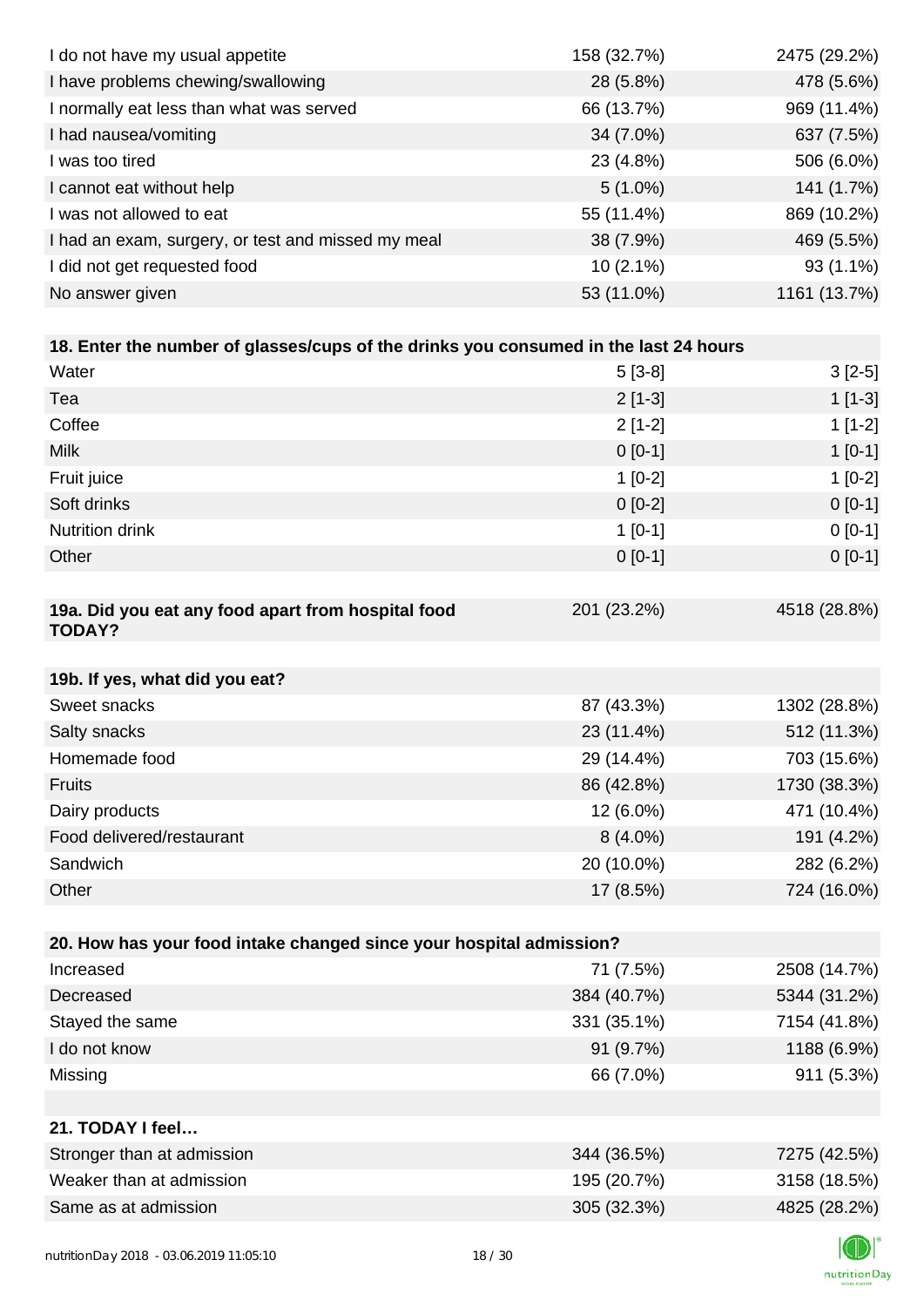| I was admitted today                                 | 36 (3.8%)   | 465 (2.7%)    |
|------------------------------------------------------|-------------|---------------|
| I do not know                                        | 36(3.8%)    | 926 (5.4%)    |
| Missing                                              | 27 (2.9%)   | 456 (2.7%)    |
|                                                      |             |               |
| 22. Can you walk without assistance TODAY?           |             |               |
| Yes                                                  | 616 (65.3%) | 10229 (59.8%) |
| No, only with assistance                             | 220 (23.3%) | 4164 (24.3%)  |
| No, I stay in bed                                    | 72 (7.6%)   | 1821 (10.6%)  |
| Missing                                              | 35 (3.7%)   | 891 (5.2%)    |
|                                                      |             |               |
| 23. Did anyone help you complete this questionnaire? | 569 (62.3%) | 10837 (65.0%) |

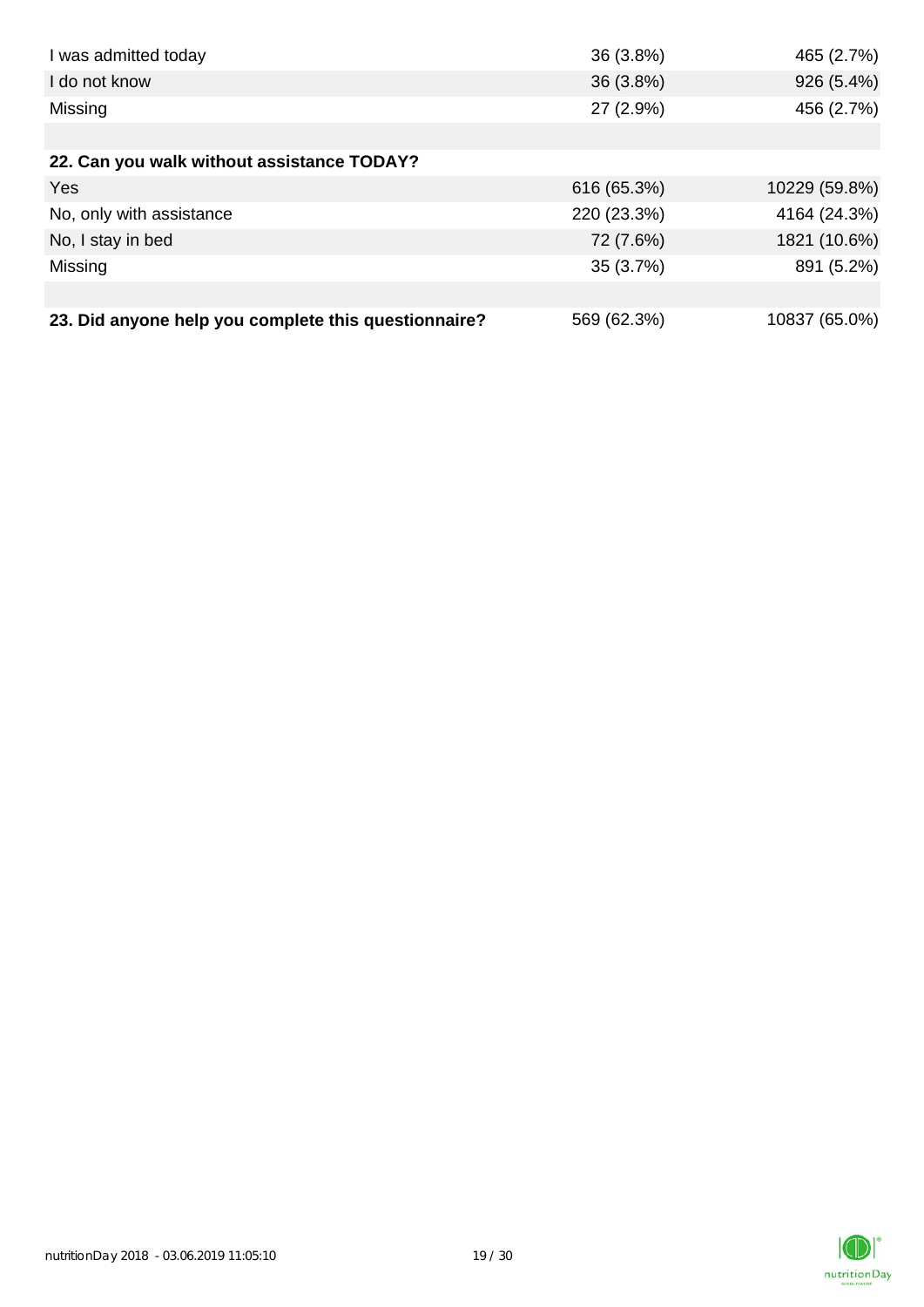| V. Oncology: Unit organisation and structures ("Sheet 1 onco")           | <b>YOUR RESULTS</b>      | <b>REFERENCE RESULTS</b> |
|--------------------------------------------------------------------------|--------------------------|--------------------------|
| Number of units with cancer patients:                                    | 25                       | 255                      |
|                                                                          |                          |                          |
| Computerized system in hospital:                                         | 22 units (88%) YES       | 243 units (95%) YES      |
| Nutritional treatment of cancer patients is part of overall<br>care plan | 22 units (88%) YES       | 225 units (88%) YES      |
| <b>Nutritional treatment is considered</b>                               |                          |                          |
| Routinely                                                                | 8 (32,0%)                | 153 (60,0%)              |
| When patient asks                                                        | $9(36,0\%)$              | 62 (24,3%)               |
| When body weight loss > 10%                                              | $9(36,0\%)$              | 72 (28,2%)               |
| During palliative phase                                                  | 6(24,0%)                 | 62 (24,3%)               |
| Other                                                                    | $5(20,0\%)$              | 14 (5,49%)               |
| Missing                                                                  | 4 (16,0%)                | 26 (10,2%)               |
| Nutritional treatment is not part of the comprehensive approach due to   |                          |                          |
| Lack of evidence                                                         | $\overline{\phantom{0}}$ | 10 (3,92%)               |
| No knowledge of the field                                                | $1(4,00\%)$              | 9(3,53%)                 |
| No reimbursement                                                         |                          | 8(3,14%)                 |
| It feeds the tumour                                                      |                          | 2(0,78%)                 |
| Other                                                                    | $1(4,00\%)$              | 9(3,53%)                 |
|                                                                          |                          |                          |
| Nutritional therapy used for cancer patients                             |                          |                          |
| Nutrition according to nutrition plan                                    | 17 (68,0%)               | 166 (65,1%)              |
| Calculation of energy needs                                              | 15 (60,0%)               | 181 (71,0%)              |
| Monitoring patients intake and use of oral supplements                   | 21 (84,0%)               | 219 (85,9%)              |
| None                                                                     |                          | 7(2,75%)                 |
| Other                                                                    | $2(8,00\%)$              | 12 (4,71%)               |
| Missing                                                                  | $2(8,00\%)$              | 5(1,96%)                 |
| Nutritional therapy is not used due to                                   |                          |                          |
| Lack of evidence                                                         |                          | 3(1,18%)                 |
| Lack of experience                                                       |                          | 7(2,75%)                 |
| No reimbursement                                                         |                          | 3(1,18%)                 |
| Lack of dietitians                                                       |                          | 12 (4,71%)               |
| Lack of other experts                                                    |                          | 3(1,18%)                 |
| Other                                                                    | $1(4,00\%)$              | 5(1,96%)                 |
| Missing                                                                  |                          | 1(0,39%)                 |

**Assessment of parameters in cancer patients & methods used:**

**Anthropometry/Body composition:**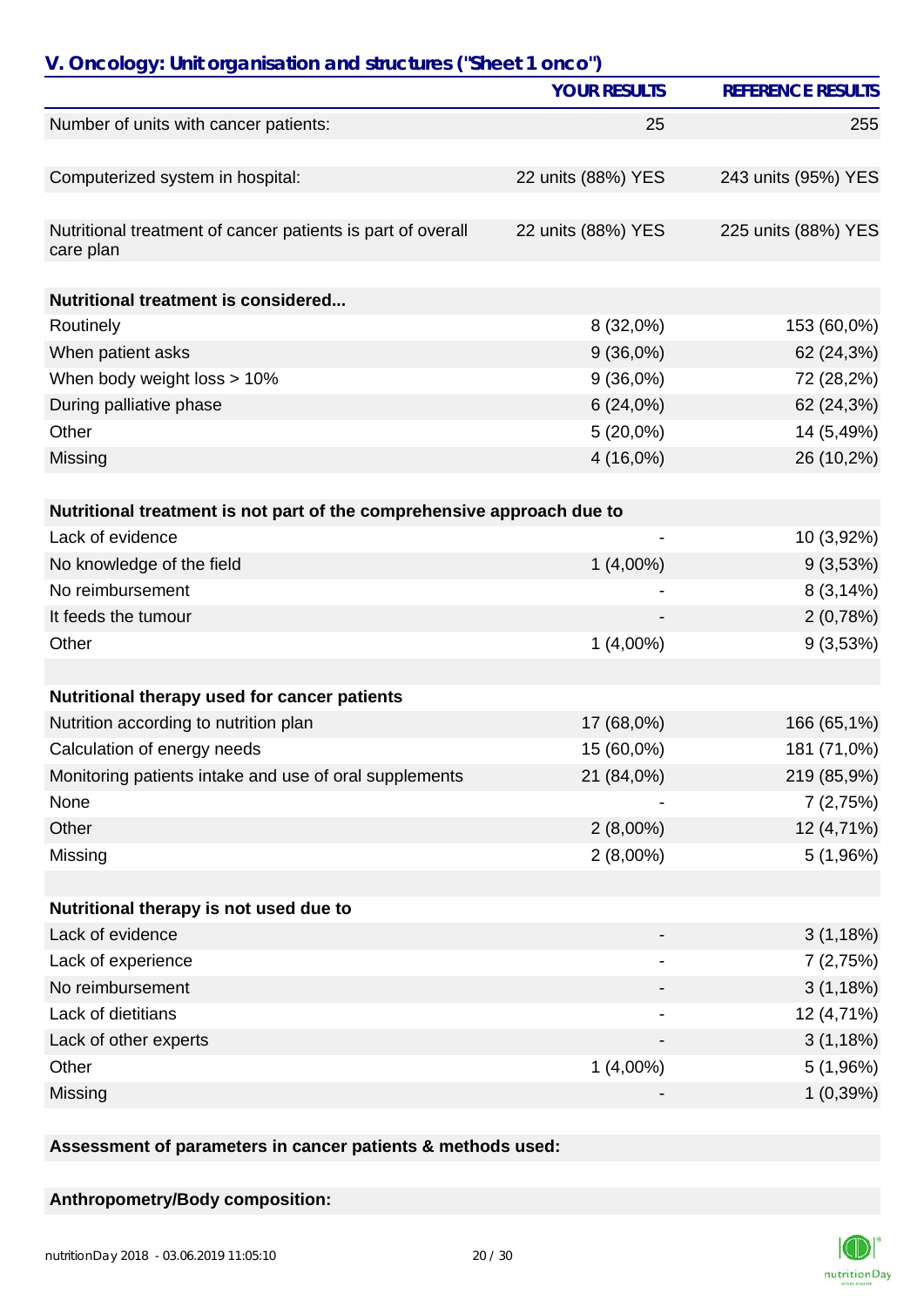| <b>Body weight</b>              |                          |             |
|---------------------------------|--------------------------|-------------|
| Regularly                       | 14 (56,0%)               | 175 (68,6%) |
| At chemotherapy                 | 6(24,0%)                 | 34 (13,3%)  |
| When necessary                  | $3(12,0\%)$              | 36 (14,1%)  |
| Never                           |                          | 4 (1,57%)   |
| Unknown                         |                          | 3(1,18%)    |
| Missing                         | $2(8,00\%)$              | 3(1,18%)    |
|                                 |                          |             |
| Anthropometrics (circumference) |                          |             |
| Regularly                       |                          | 33 (12,9%)  |
| At chemotherapy                 | $2(8,00\%)$              | 6(2,35%)    |
| When necessary                  | 7(28,0%)                 | 95 (37,3%)  |
| Never                           | 11 (44,0%)               | 106 (41,6%) |
| Unknown                         | $2(8,00\%)$              | 5(1,96%)    |
| Missing                         | $3(12,0\%)$              | 10 (3,92%)  |
|                                 |                          |             |
| <b>BIA</b>                      |                          |             |
| Regularly                       |                          | 8(3,14%)    |
| At chemotherapy                 | $1(4,00\%)$              | 3(1,18%)    |
| When necessary                  | 14 (56,0%)               | 68 (26,7%)  |
| <b>Never</b>                    | 4 (16,0%)                | 156 (61,2%) |
| Unknown                         | $3(12,0\%)$              | 9(3,53%)    |
| Missing                         | $3(12,0\%)$              | 11 (4,31%)  |
|                                 |                          |             |
| <b>CT SCAN</b>                  |                          |             |
| Regularly                       |                          | 12 (4,71%)  |
| At chemotherapy                 | $1(4,00\%)$              | 2(0,78%)    |
| When necessary                  | $3(12,0\%)$              | 71 (27,8%)  |
| Never                           | 13 (52,0%)               | 149 (58,4%) |
| Unknown                         | $5(20,0\%)$              | 11 (4,31%)  |
| Missing                         | $3(12,0\%)$              | 10 (3,92%)  |
|                                 |                          |             |
| <b>DEXA</b>                     |                          |             |
| Regularly                       | $\overline{\phantom{a}}$ | 3(1,18%)    |
| At chemotherapy                 |                          | 2(0,78%)    |
| When necessary                  | $1(4,00\%)$              | 44 (17,3%)  |
| Never                           | 16 (64,0%)               | 175 (68,6%) |
| Unknown                         | $5(20,0\%)$              | 17 (6,67%)  |
| Missing                         | $3(12,0\%)$              | 14 (5,49%)  |
|                                 |                          |             |
| <b>Other (body composition)</b> |                          |             |
| Regularly                       |                          | 5(1,96%)    |
| At chemotherapy                 |                          | 1(0,39%)    |
| When necessary                  | $1(4,00\%)$              | 34 (13,3%)  |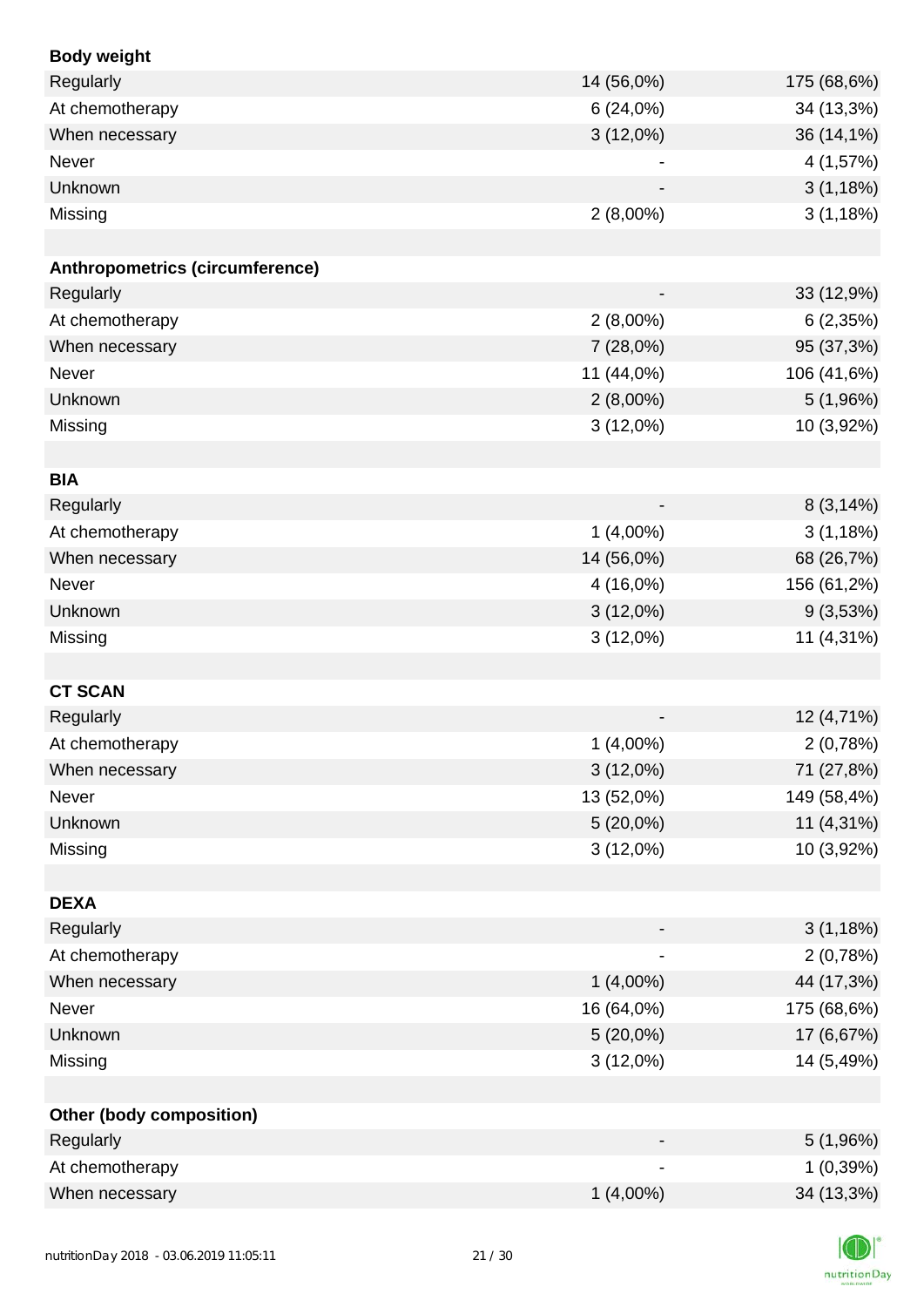| Never                                | 11 (44,0%)                   | 84 (32,9%)  |
|--------------------------------------|------------------------------|-------------|
| Unknown                              | 4 (16,0%)                    | 39 (15,3%)  |
| Missing                              | 9(36,0%)                     | 92 (36,1%)  |
|                                      |                              |             |
| <b>Body function:</b>                |                              |             |
| <b>Handgrip</b>                      |                              |             |
| Regularly                            | $\qquad \qquad \blacksquare$ | 12 (4,71%)  |
| At chemotherapy                      |                              | 6(2,35%)    |
| When necessary                       | 10 (40,0%)                   | 77 (30,2%)  |
| <b>Never</b>                         | 10 (40,0%)                   | 136 (53,3%) |
| Unknown                              | $2(8,00\%)$                  | 10 (3,92%)  |
| Missing                              | $3(12,0\%)$                  | 14 (5,49%)  |
|                                      |                              |             |
| 6-minutes walking test               |                              |             |
| Regularly                            | $\overline{\phantom{a}}$     | 7(2,75%)    |
| At chemotherapy                      |                              | 4 (1,57%)   |
| When necessary                       | $5(20,0\%)$                  | 65 (25,5%)  |
| <b>Never</b>                         | 12 (48,0%)                   | 149 (58,4%) |
| Unknown                              | 4 (16,0%)                    | 12 (4,71%)  |
| Missing                              | 4 (16,0%)                    | 18 (7,06%)  |
|                                      |                              |             |
| <b>Other (body function)</b>         |                              |             |
| Regularly                            | $1(4,00\%)$                  | 11 (4,31%)  |
| At chemotherapy                      |                              | 1(0,39%)    |
| When necessary                       | $3(12,0\%)$                  | 44 (17,3%)  |
| Never                                | 11 (44,0%)                   | 99 (38,8%)  |
| Unknown                              | $3(12,0\%)$                  | 36 (14,1%)  |
| Missing                              | 7(28,0%)                     | 64 (25,1%)  |
|                                      |                              |             |
| Nutritional requirements, calculated |                              |             |
| Regularly                            | $2(8,00\%)$                  | 78 (30,6%)  |
| At chemotherapy                      | $1(4,00\%)$                  | 1(0,39%)    |
| When necessary                       | 14 (56,0%)                   | 127 (49,8%) |
| Never                                | $2(8,00\%)$                  | 14 (5,49%)  |
| Unknown                              | $2(8,00\%)$                  | 3(1,18%)    |
| Missing                              | 4 (16,0%)                    | 32 (12,5%)  |
|                                      |                              |             |
| <b>Nutritional intake:</b>           |                              |             |
| <b>Every meal</b>                    |                              |             |
| Regularly                            |                              | 73 (28,6%)  |
| At chemotherapy                      | $\overline{\phantom{a}}$     | 2(0,78%)    |
| When necessary                       | 12 (48,0%)                   | 107 (42,0%) |
| Never                                | $5(20,0\%)$                  | 26 (10,2%)  |
| Unknown                              | $2(8,00\%)$                  | 13 (5,10%)  |
|                                      |                              |             |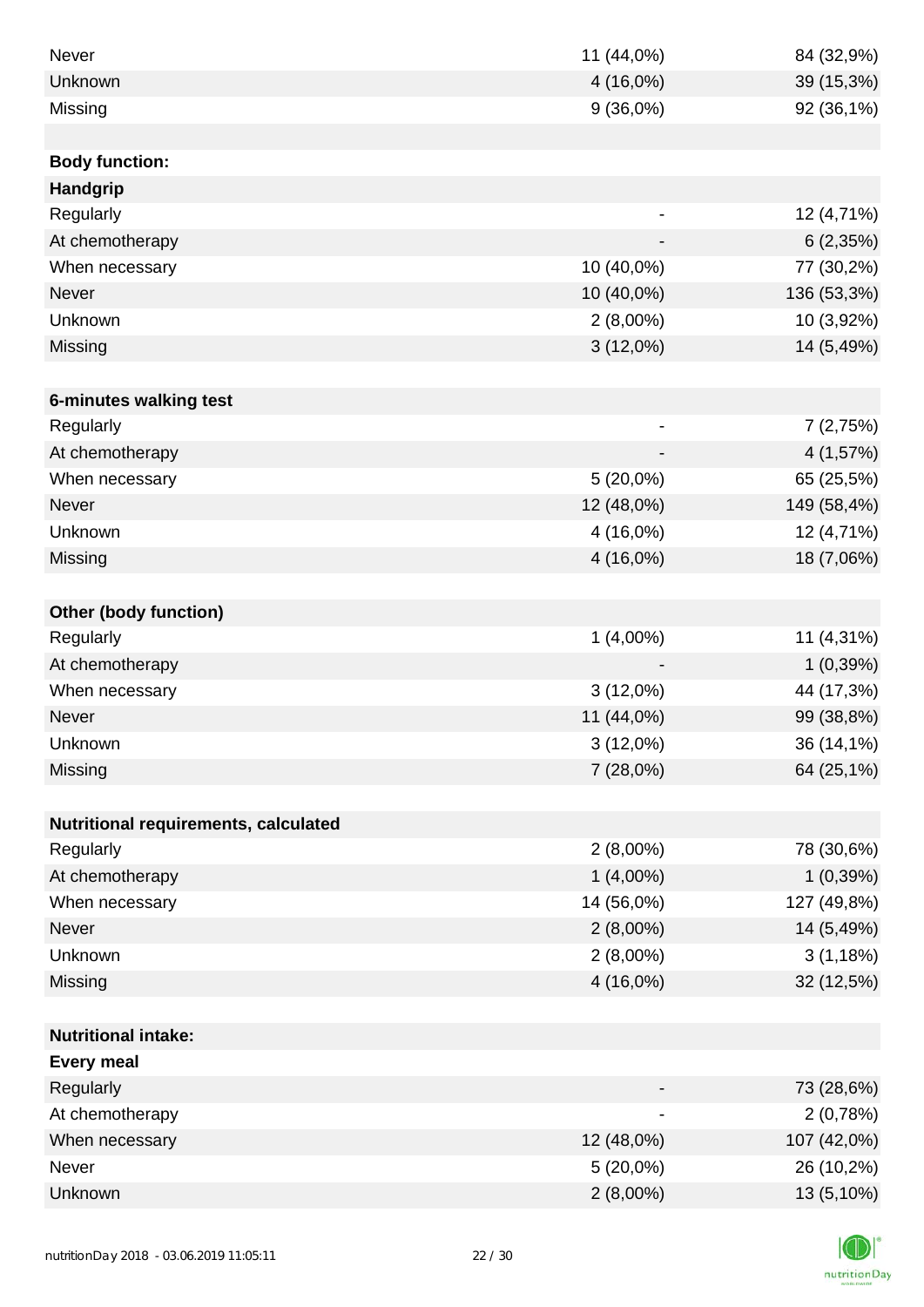| Missing                      | 6(24,0%)                     | 34 (13,3%)  |
|------------------------------|------------------------------|-------------|
|                              |                              |             |
| 1 meal per day               |                              |             |
| Regularly                    |                              | 20 (7,84%)  |
| At chemotherapy              |                              | 2(0,78%)    |
| When necessary               | 6(24,0%)                     | 82 (32,2%)  |
| Never                        | 7(28,0%)                     | 49 (19,2%)  |
| Unknown                      | $2(8,00\%)$                  | 17 (6,67%)  |
| Missing                      | 10 (40,0%)                   | 85 (33,3%)  |
|                              |                              |             |
| 2 meals per day              |                              |             |
| Regularly                    |                              | 20 (7,84%)  |
| At chemotherapy              | $\qquad \qquad \blacksquare$ |             |
| When necessary               | 6(24,0%)                     | 80 (31,4%)  |
| <b>Never</b>                 | 7 (28,0%)                    | 51 (20,0%)  |
| Unknown                      | $2(8,00\%)$                  | 16 (6,27%)  |
| Missing                      | 10 (40,0%)                   | 88 (34,5%)  |
|                              |                              |             |
| 24h recall                   |                              |             |
| Regularly                    | $1(4,00\%)$                  | 53 (20,8%)  |
| At chemotherapy              |                              | 6(2,35%)    |
| When necessary               | 14 (56,0%)                   | 89 (34,9%)  |
| Never                        | $2(8,00\%)$                  | 34 (13,3%)  |
| Unknown                      | $1(4,00\%)$                  | 14 (5,49%)  |
| Missing                      | 7 (28,0%)                    | 59 (23,1%)  |
|                              |                              |             |
| Other (nutritional intake)   |                              |             |
| Regularly                    | $2(8,00\%)$                  | 6(2,35%)    |
| At chemotherapy              |                              | 1(0,39%)    |
| When necessary               | $5(20,0\%)$                  | 38 (14,9%)  |
| Never                        | $3(12,0\%)$                  | 49 (19,2%)  |
| Unknown                      | $3(12,0\%)$                  | 37 (14,5%)  |
| Missing                      | 12 (48,0%)                   | 124 (48,6%) |
|                              |                              |             |
| Questionnaire completed by   |                              |             |
| Dietitian                    | $5(20,0\%)$                  | 110 (43,1%) |
| <b>Nurse</b>                 | 7 (28,0%)                    | 66 (25,9%)  |
| Physician                    | $3(12,0\%)$                  | 59 (23,1%)  |
| <b>Nutritional scientist</b> | 7 (28,0%)                    | 14 (5,49%)  |
| Other                        | $1(4,00\%)$                  | 1(0,39%)    |
| Missing                      | $2(8,00\%)$                  | 5(1,96%)    |

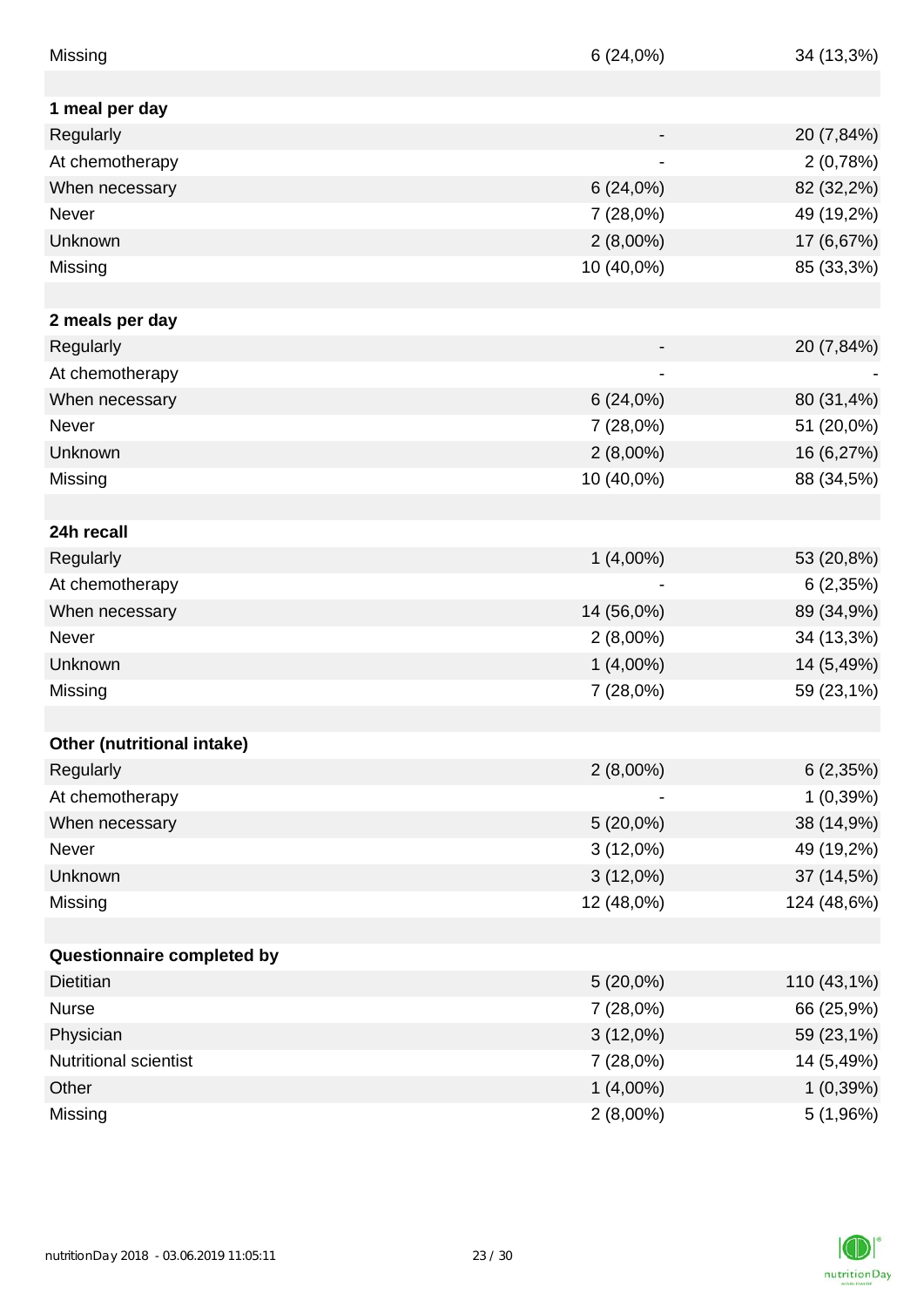|                                                      | <b>YOUR RESULTS</b> | <b>REFERENCE RESULTS</b> |
|------------------------------------------------------|---------------------|--------------------------|
| Number of patients completing Sheet 2_onco:          | 147                 | 2506                     |
|                                                      |                     |                          |
| Demographic data:                                    |                     |                          |
| Age (years)                                          | 68 [34-91]          | 65 [18-96]               |
| Female gender                                        | 62 (42,2%)          | 1093 (43,6%)             |
| Weight (kg)                                          | $73,4 \pm 14,9$     | $66,5 \pm 17,5$          |
| Height (cm)                                          | $170,9 \pm 8,8$     | $166,0 \pm 10,1$         |
| BMI (kg/m2)                                          | $25,1 \pm 4,3$      | $24,0 \pm 5,0$           |
| <b>Outpatient (o)/Ward (w)</b>                       |                     |                          |
| Outpatient(o)                                        | 7 (4,76%)           | 142 (5,67%)              |
| Ward (w)                                             | 139 (94,6%)         | 2340 (93,4%)             |
| Missing                                              | 1(0,68%)            | 24 (0,96%)               |
|                                                      |                     |                          |
| <b>Goal of Therapy</b>                               |                     |                          |
| Curative                                             | 74 (50,3%)          | 1449 (57,8%)             |
| Palliative                                           | 55 (37,4%)          | 849 (33,9%)              |
| Terminal                                             | $8(5,44\%)$         | 122 (4,87%)              |
| Missing                                              | 10 (6,80%)          | 86 (3,43%)               |
|                                                      |                     |                          |
| <b>Reason for admission</b>                          |                     |                          |
| Clinical diagnostics                                 | 40 (27,2%)          | 295 (11,8%)              |
| Therapy                                              | 58 (39,5%)          | 1236 (49,3%)             |
| Surgery related                                      | 26 (17,7%)          | 492 (19,6%)              |
| <b>Treatment complications</b><br>Poor health status | 14 (9,52%)          | 267 (10,7%)              |
|                                                      | 14 (9,52%)          | 334 (13,3%)              |
| Independent care difficult                           | 1(0,68%)            | 22 (0,88%)               |
| Missing                                              |                     |                          |
| <b>Present cancer diagnosis</b>                      |                     |                          |
| <b>Breast</b>                                        | $9(6, 12\%)$        | 162 (6,46%)              |
| Colon, rectum                                        | 34 (23,1%)          | 417 (16,6%)              |
| Prostate                                             | 1(0,68%)            | 65 (2,59%)               |
| Lung                                                 | $8(5,44\%)$         | 237 (9,46%)              |
| <b>Skin</b>                                          | 2(1,36%)            | 19 (0,76%)               |
| Kidney/bladder                                       | 5(3,40%)            | 94 (3,75%)               |
| Gastric/oesophageal                                  | 16 (10,9%)          | 291 (11,6%)              |
| Pancreas                                             | 14 (9,52%)          | 123 (4,91%)              |
| Lymphoma                                             | 12 (8,16%)          | 246 (9,82%)              |
| Ears nose throat (ENT)                               | 4 (2,72%)           | 109 (4,35%)              |
| Leukaemia                                            | $3(2,04\%)$         | 205 (8,18%)              |
| <b>Genital tract</b>                                 | 1(0,68%)            | 107 (4,27%)              |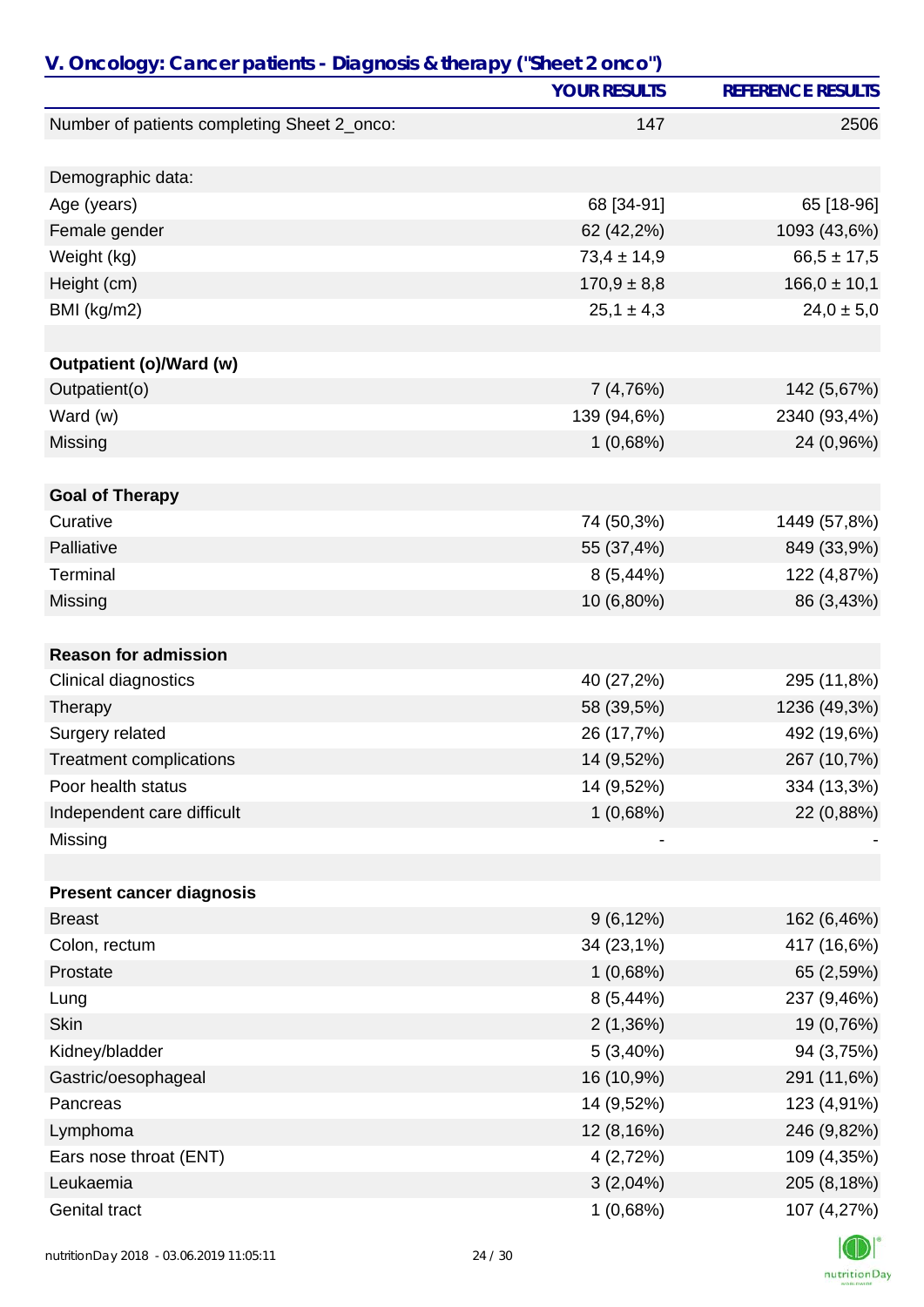| Liver                          | 12 (8,16%)  | 189 (7,54%) |
|--------------------------------|-------------|-------------|
| Sarcoma                        | 3(2,04%)    | 27 (1,08%)  |
| <b>Brain</b>                   | $3(2,04\%)$ | 37 (1,48%)  |
| <b>Testicular</b>              | 1(0,68%)    | 9(0,36%)    |
| Other                          | 16 (10,9%)  | 229 (9,14%) |
| Missing                        | 8 (5,44%)   | 51 (2,04%)  |
|                                |             |             |
| <b>Time since diagnosis</b>    |             |             |
| 0-2 months                     | 47 (32,0%)  | 811 (32,4%) |
| 3-5 months                     | 23 (15,6%)  | 426 (17,0%) |
| 6-12 months                    | 24 (16,3%)  | 398 (15,9%) |
| 1-2 years                      | 17 (11,6%)  | 333 (13,3%) |
| 2-4 years                      | 6(4,08%)    | 214 (8,54%) |
| > 4 years                      | 24 (16,3%)  | 208 (8,30%) |
| Missing                        | 4 (2,72%)   | 86 (3,43%)  |
|                                |             |             |
| <b>Cancer staging</b>          |             |             |
| 0=Carcinoma in situ            | 6(4,08%)    | 103 (4,11%) |
| I=Localized                    | 16 (10,9%)  | 503 (20,1%) |
| II=Early locally advanced      | 20 (13,6%)  | 487 (19,4%) |
| III=Late locally advanced      | 27 (18,4%)  | 370 (14,8%) |
| IV=Metastasised                | 53 (36,1%)  | 704 (28,1%) |
| Missing                        | 25 (17,0%)  | 339 (13,5%) |
|                                |             |             |
| Time since first therapy start |             |             |
| No therapy                     | $8(5,44\%)$ | 238 (9,50%) |
| Tumour staging/diagnosis       | 20 (13,6%)  | 221 (8,82%) |
| 0-2 months                     | 42 (28,6%)  | 747 (29,8%) |
| 3-5 months                     | 17 (11,6%)  | 342 (13,6%) |
| 6-12 months                    | 20 (13,6%)  | 360 (14,4%) |
| 1-2 years                      | 11 (7,48%)  | 265 (10,6%) |
| 2-4 years                      | 6(4,08%)    | 166 (6,62%) |
| > 4 years                      | 20 (13,6%)  | 191 (7,62%) |
| Missing                        | 6(4,08%)    | 69 (2,75%)  |
|                                |             |             |
| <b>Therapy situation</b>       |             |             |
| Diagnosis                      | 29 (19,7%)  | 248 (9,90%) |
| Chemotherapy 1st line          | 31 (21,1%)  | 541 (21,6%) |
| Chemotherapy > 1st line        | 19 (12,9%)  | 420 (16,8%) |
| Radiotherapy                   | 8(5,44%)    | 229 (9,14%) |
| Target therapy                 | 4(2,72%)    | 77 (3,07%)  |
| Hormone therapy                |             | 22 (0,88%)  |
| Palliative                     | 16 (10,9%)  | 249 (9,94%) |
| Surgery                        | 26 (17,7%)  | 681 (27,2%) |

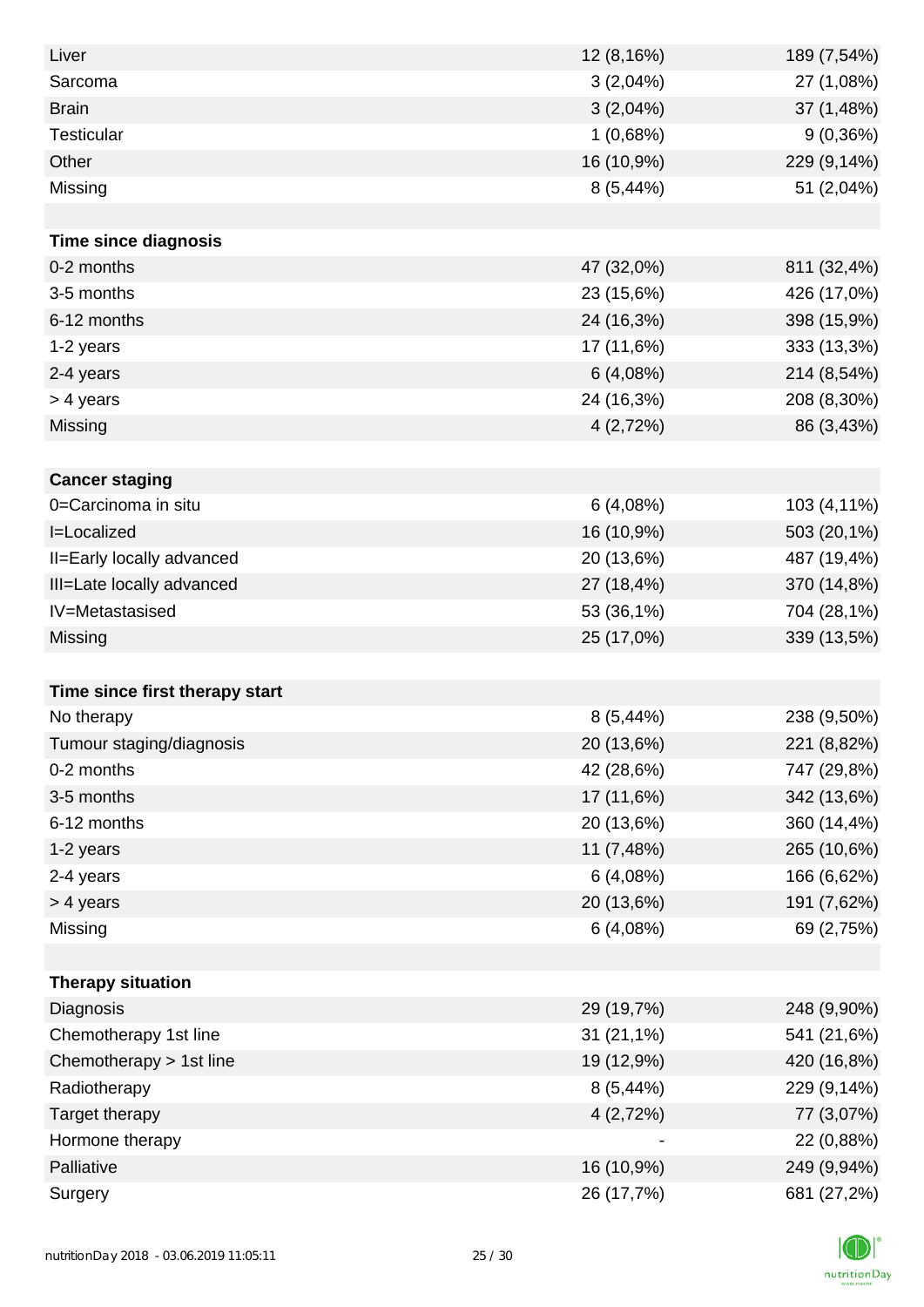| Cancer related complications                                                             | 6(4,08%)     | 187 (7,46%)  |
|------------------------------------------------------------------------------------------|--------------|--------------|
| Therapy related complications                                                            | 7 (4,76%)    | 101 (4,03%)  |
| Missing                                                                                  | 6(4,08%)     | 71 (2,83%)   |
|                                                                                          |              |              |
| <b>Infections</b>                                                                        |              |              |
| None                                                                                     | 110 (74,8%)  | 1857 (74,1%) |
| Local                                                                                    | 21 (14,3%)   | 352 (14,0%)  |
| General                                                                                  | 8(5,44%)     | 215 (8,58%)  |
| Missing                                                                                  | $8(5,44\%)$  | 82 (3,27%)   |
|                                                                                          |              |              |
| <b>Nutrition Treatment</b>                                                               |              |              |
| No special diet                                                                          | 65 (44,2%)   | 1058 (42,2%) |
| Individualized diet plan                                                                 | 22 (15,0%)   | 709 (28,3%)  |
| Energy rich/protein rich ONS                                                             | $31(21,1\%)$ | 443 (17,7%)  |
| Enteral nutrition (via NGT/PEG)                                                          | 6(4,08%)     | 131 (5,23%)  |
| Parenteral nutrition                                                                     | 13 (8,84%)   | 279 (11,1%)  |
| ONS enriched with special nutrients                                                      | 2(1,36%)     | 72 (2,87%)   |
| Special nutrients (EPA, branched chained amino acids,<br>glutamine, arginine, carnitine) | 1(0,68%)     | 39 (1,56%)   |
| Personal preferences                                                                     | 20 (13,6%)   | 208 (8,30%)  |
| Counselling                                                                              | 20 (13,6%)   | 237 (9,46%)  |
| Other                                                                                    | 4(2,72%)     | 129 (5,15%)  |
| Missing                                                                                  |              |              |

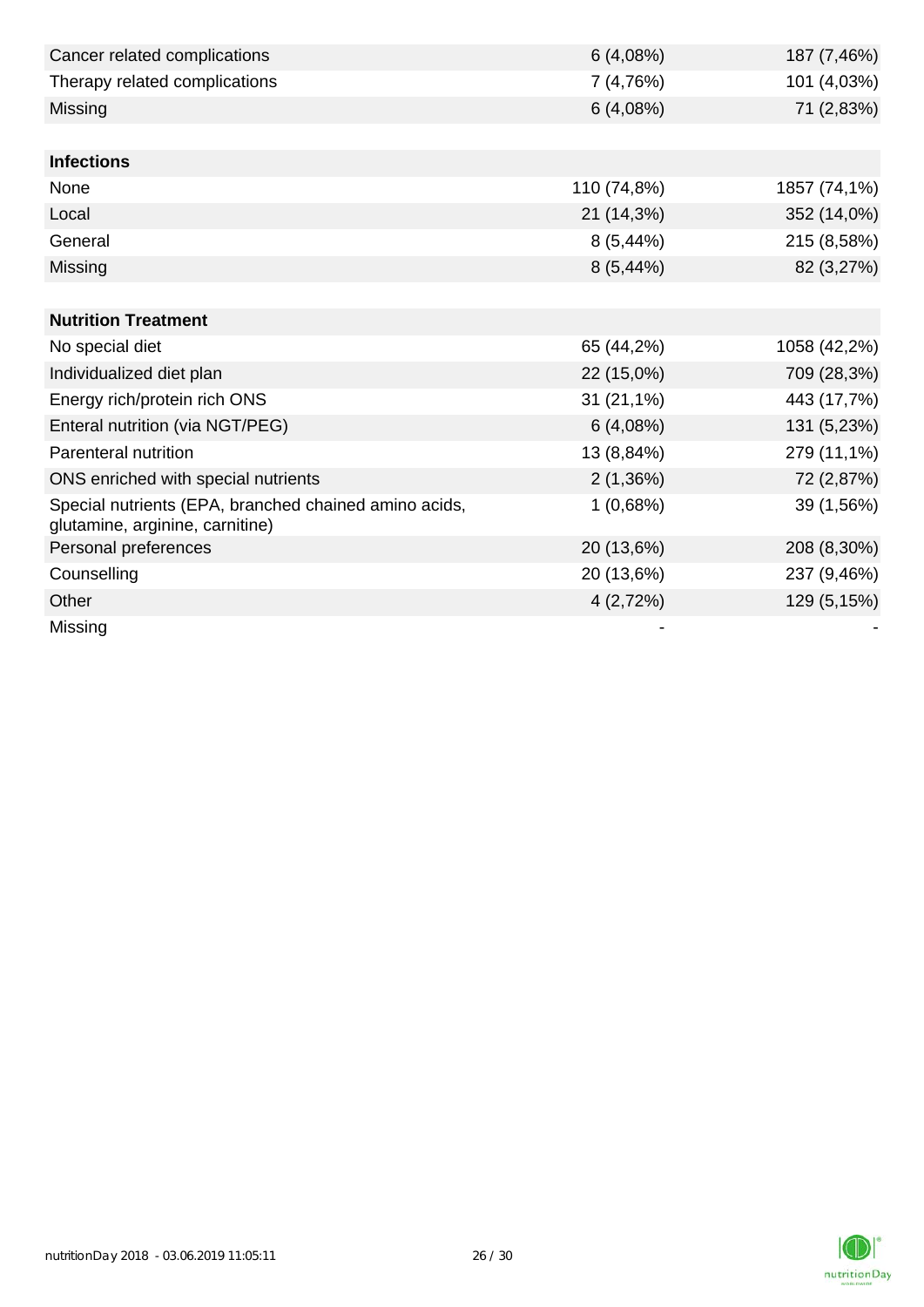|                                             | <b>YOUR RESULTS</b> | <b>REFERENCE RESULTS</b> |
|---------------------------------------------|---------------------|--------------------------|
| Number of patients completing Sheet 3_onco: | 139                 | 2484                     |
|                                             |                     |                          |
| Body weight prior to becoming ill           | 79 [48-158]         | 70 [22-180]              |
|                                             |                     |                          |
| Actual body weight                          | 70 [43-130]         | 64 [21-175]              |
|                                             |                     |                          |
| Change in weight was                        |                     |                          |
| Intentional                                 | 10 (6,80%)          | 99 (3,95%)               |
| Unintentional                               | 92 (62,6%)          | 1609 (64,2%)             |
| Weight is stable                            | 24 (16,3%)          | 389 (15,5%)              |
| Missing                                     | $5(3,40\%)$         | 84 (3,35%)               |
|                                             |                     |                          |
| During the last week                        |                     |                          |
| Patients who have had pain:                 |                     |                          |
| Not at all                                  | 36 (24,5%)          | 828 (33,0%)              |
| A little                                    | 27 (18,4%)          | 711 (28,4%)              |
| Quite a bit                                 | 27 (18,4%)          | 469 (18,7%)              |
| Very much                                   | 43 (29,3%)          | 265 (10,6%)              |
| Missing                                     | 12 (8,16%)          | 198 (7,90%)              |
|                                             |                     |                          |
| Patients who needed a rest:                 |                     |                          |
| Not at all                                  | 13 (8,84%)          | 560 (22,3%)              |
| A little                                    | 22 (15,0%)          | 694 (27,7%)              |
| Quite a bit                                 | 36 (24,5%)          | 606 (24,2%)              |
| Very much                                   | 61 (41,5%)          | 394 (15,7%)              |
| Missing                                     | 12 (8,16%)          | 212 (8,46%)              |
| Patients who felt weak:                     |                     |                          |
| Not at all                                  | 17 (11,6%)          | 543 (21,7%)              |
| A little                                    | 26 (17,7%)          | 715 (28,5%)              |
|                                             |                     |                          |
| Quite a bit                                 | 36 (24,5%)          | 605 (24,1%)              |
| Very much                                   | 54 (36,7%)          | 407 (16,2%)              |
| Missing                                     | 11 (7,48%)          | 203 (8,10%)              |
| Patients who felt depressed:                |                     |                          |
| Not at all                                  | 43 (29,3%)          | 900 (35,9%)              |
| A little                                    | 27 (18,4%)          | 776 (31,0%)              |
| Quite a bit                                 | 26 (17,7%)          | 359 (14,3%)              |
| Very much                                   | 33 (22,4%)          | 208 (8,30%)              |
| Missing                                     | 13 (8,84%)          | 207 (8,26%)              |
|                                             |                     |                          |

#### **Patients who were tired:**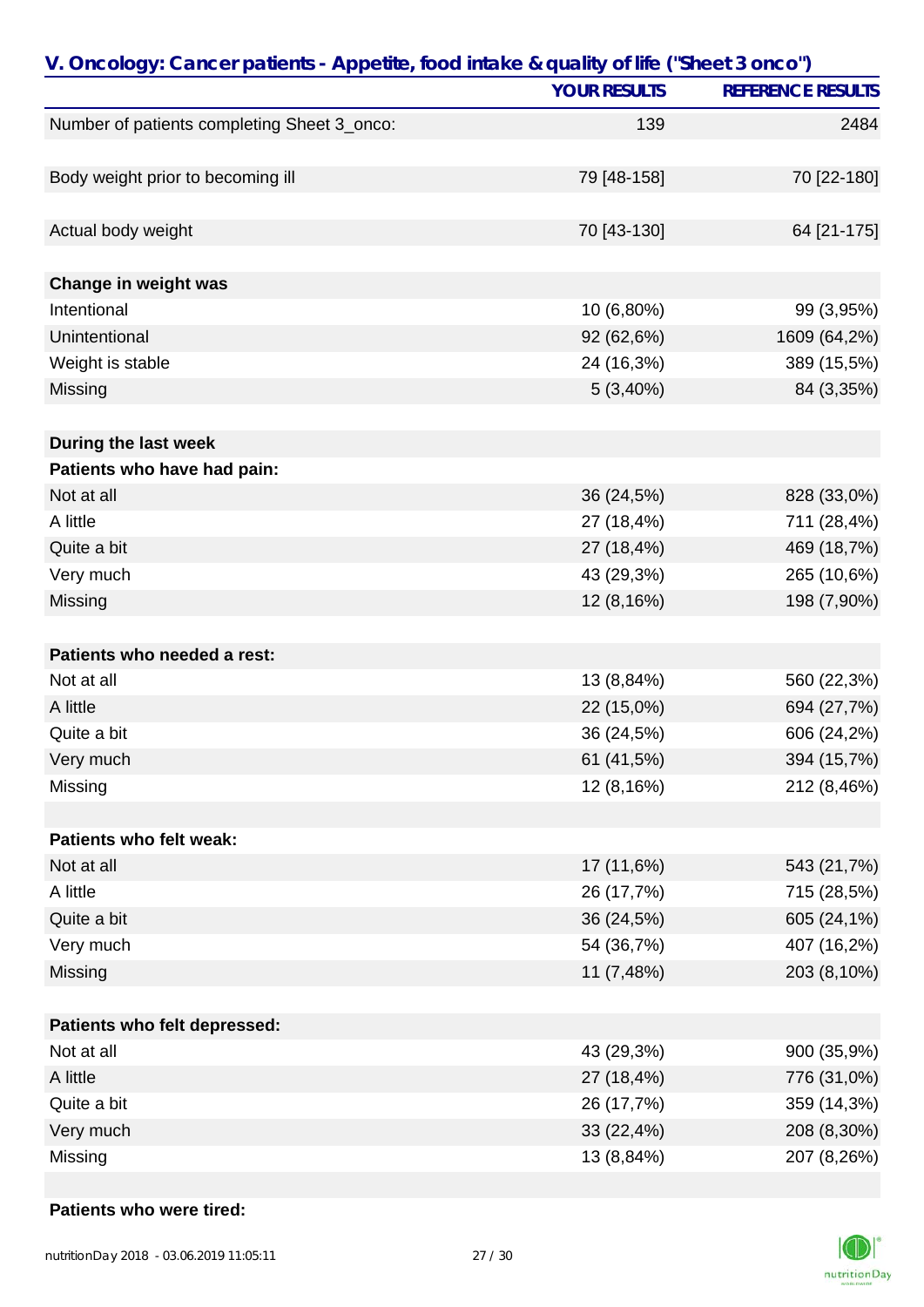| Not at all                                                  | 14 (9,52%) | 558 (22,3%)  |
|-------------------------------------------------------------|------------|--------------|
| A little                                                    | 31 (21,1%) | 769 (30,7%)  |
| Quite a bit                                                 | 42 (28,6%) | 563 (22,5%)  |
| Very much                                                   | 47 (32,0%) | 376 (15,0%)  |
| Missing                                                     | 12 (8,16%) | 204 (8,14%)  |
|                                                             |            |              |
| Patients whose pain interfered with their daily activities: |            |              |
| Not at all                                                  | 38 (25,9%) | 953 (38,0%)  |
| A little                                                    | 29 (19,7%) | 567 (22,6%)  |
| Quite a bit                                                 | 24 (16,3%) | 418 (16,7%)  |
| Very much                                                   | 40 (27,2%) | 300 (12,0%)  |
| Missing                                                     | 13 (8,84%) | 221 (8,82%)  |
|                                                             |            |              |
| Patients who lacked appetite:                               |            |              |
| Not at all                                                  | 45 (30,6%) | 881 (35,2%)  |
| A little                                                    | 16 (10,9%) | 617 (24,6%)  |
| Quite a bit                                                 | 26 (17,7%) | 431 (17,2%)  |
| Very much                                                   | 42 (28,6%) | 322 (12,8%)  |
| Missing                                                     | 12 (8,16%) | 218 (8,70%)  |
|                                                             |            |              |
| <b>Just now</b>                                             |            |              |
| Patients who have pain:                                     |            |              |
| Not at all                                                  | 48 (32,7%) | 993 (39,6%)  |
| A little                                                    | 36 (24,5%) | 814 (32,5%)  |
| Quite a bit                                                 | 33 (22,4%) | 359 (14,3%)  |
| Very much                                                   | 16 (10,9%) | 106 (4,23%)  |
| Missing                                                     | 13 (8,84%) | 205 (8,18%)  |
|                                                             |            |              |
| Patients who need a rest:                                   |            |              |
| Not at all                                                  | 15 (10,2%) | 513 (20,5%)  |
| A little                                                    | 32 (21,8%) | 832 (33,2%)  |
| Quite a bit                                                 | 46 (31,3%) | 605 (24,1%)  |
| Very much                                                   | 40 (27,2%) | 307 (12,3%)  |
| Missing                                                     | 13 (8,84%) | 210 (8,38%)  |
|                                                             |            |              |
| Patients who feel weak:                                     |            |              |
| Not at all                                                  | 21 (14,3%) | 562 (22,4%)  |
| A little                                                    | 27 (18,4%) | 807 (32,2%)  |
| Quite a bit                                                 | 46 (31,3%) | 594 (23,7%)  |
| Very much                                                   | 38 (25,9%) | 296 (11,8%)  |
| Missing                                                     | 13 (8,84%) | 210 (8,38%)  |
|                                                             |            |              |
| Patients who are depressed:                                 |            |              |
| Not at all                                                  | 48 (32,7%) | 1027 (41,0%) |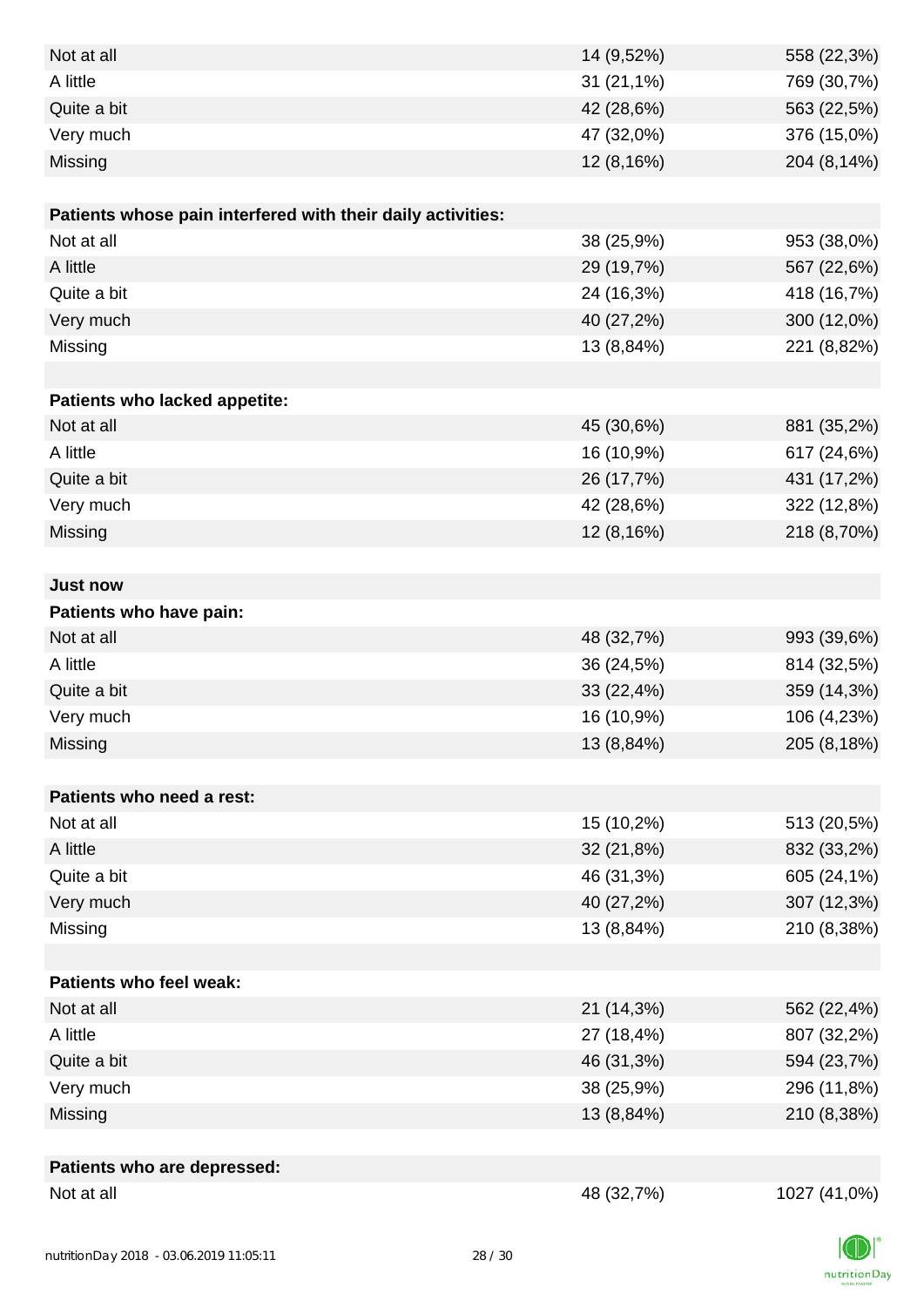| A little                                                    | 27 (18,4%)   | 763 (30,4%) |
|-------------------------------------------------------------|--------------|-------------|
| Quite a bit                                                 | 30 (20,4%)   | 321 (12,8%) |
| Very much                                                   | 26 (17,7%)   | 140 (5,59%) |
| Missing                                                     | 14 (9,52%)   | 209 (8,34%) |
|                                                             |              |             |
| <b>Patients who are tired:</b>                              |              |             |
| Not at all                                                  | 28 (19,0%)   | 606 (24,2%) |
| A little                                                    | $31(21,1\%)$ | 871 (34,8%) |
| Quite a bit                                                 | 47 (32,0%)   | 496 (19,8%) |
| Very much                                                   | 25 (17,0%)   | 280 (11,2%) |
| Missing                                                     | 13 (8,84%)   | 215 (8,58%) |
|                                                             |              |             |
| Patients whose pain interferes with their daily activities: |              |             |
| Not at all                                                  | 43 (29,3%)   | 961 (38,3%) |
| A little                                                    | 24 (16,3%)   | 631 (25,2%) |
| Quite a bit                                                 | 35 (23,8%)   | 418 (16,7%) |
| Very much                                                   | 28 (19,0%)   | 233 (9,30%) |
| Missing                                                     | 14 (9,52%)   | 221 (8,82%) |
|                                                             |              |             |
| Patients who lack appetite:                                 |              |             |
| Not at all                                                  | 49 (33,3%)   | 907 (36,2%) |
| A little                                                    | 18 (12,2%)   | 637 (25,4%) |
| Quite a bit                                                 | 35 (23,8%)   | 430 (17,2%) |
| Very much                                                   | 29 (19,7%)   | 278 (11,1%) |
| Missing                                                     | 12 (8,16%)   | 217 (8,66%) |
|                                                             |              |             |
| Reasons for change in appetite/food intake                  |              |             |
| Nausea/Vomiting                                             | 26 (17,7%)   | 434 (17,3%) |
| Inflammation in mouth                                       | 10 (6,80%)   | 145 (5,79%) |
| Pain                                                        | 29 (19,7%)   | 332 (13,2%) |
| Constipation                                                | 12 (8,16%)   | 197 (7,86%) |
| Diarrhea                                                    | 13 (8,84%)   | 129 (5,15%) |
| Change in taste/smell                                       | 22 (15,0%)   | 326 (13,0%) |
| Early satiation/Loss of appetite                            | 39 (26,5%)   | 604 (24,1%) |
| Other                                                       | 21 (14,3%)   | 427 (17,0%) |
| Missing                                                     | 6(4,08%)     | 93 (3,71%)  |
|                                                             |              |             |
| Maximum activity performed by patients                      |              |             |
| Able to do sports                                           | $9(6, 12\%)$ | 96 (3,83%)  |
| Fully active                                                | 13 (8,84%)   | 356 (14,2%) |
| Able to carry out light activities                          | 36 (24,5%)   | 508 (20,3%) |
| Able to carry out self care                                 | 40 (27,2%)   | 623 (24,9%) |
| Able to carry out limited self care                         | 22 (15,0%)   | 371 (14,8%) |
| Confined to bed or chair                                    | 12 (8,16%)   | 333 (13,3%) |